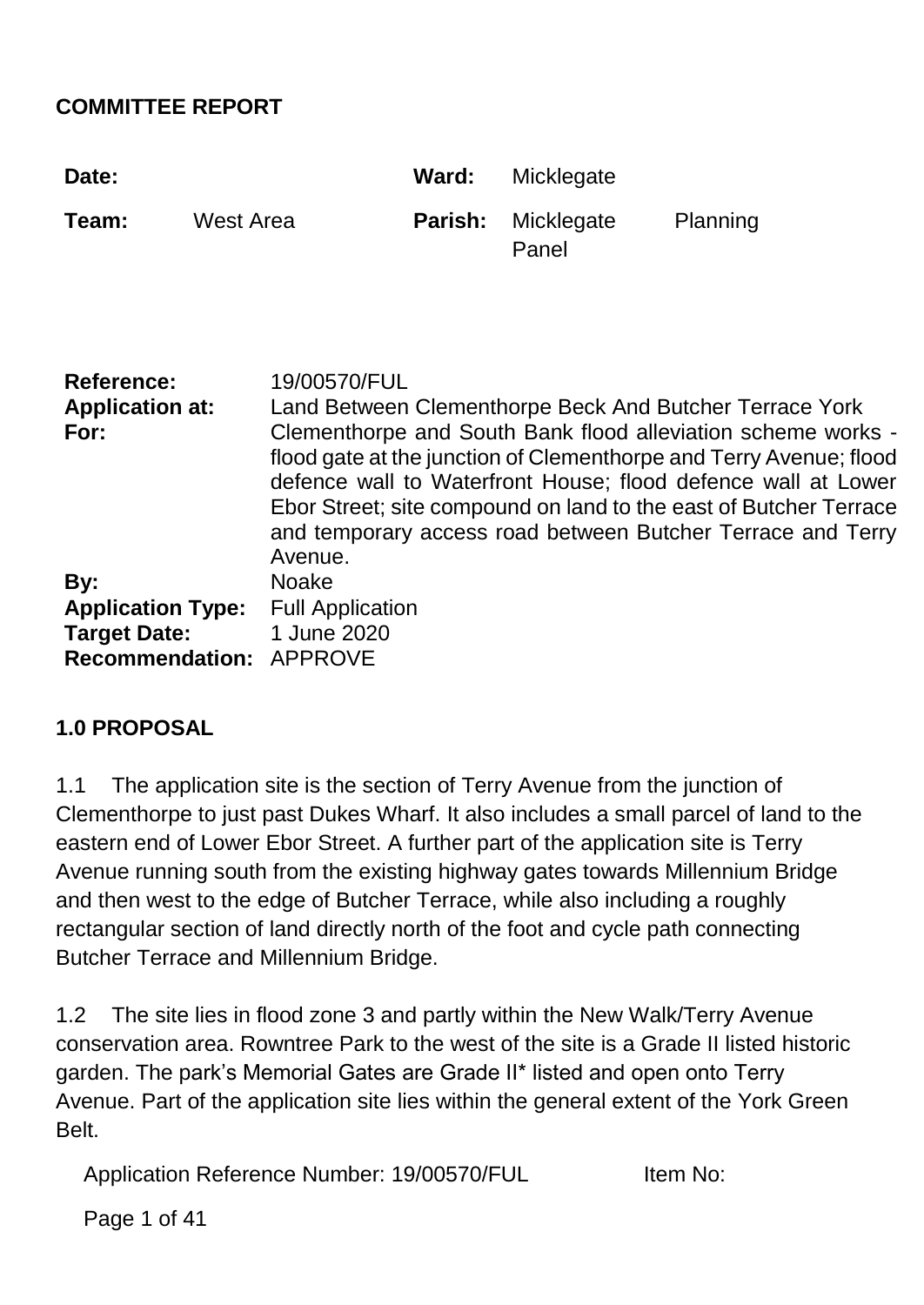1.3 The supporting statement provided with the application explains the history of flooding in the Clementhorpe area. The existing defences comprise a flood wall installed after the 1982 flood. However there are not comprehensive formal defences which protect the area and a significant number of properties were effected in the 2015 flood event.

1.4 Following the 2015 flood the Environment Agency (EA) has been allocated funding for defences along the Rivers Ouse and Foss within the City of York. To facilitate delivery, York has been sub-divided into 19 "flood cells". Clementhorpe is a priority area and is referred to as cell B8 and 135 properties are due to benefit from the proposed flood defence works.

1.5 Full planning permission is sought by the EA for the flood alleviation scheme works, which includes the following development requiring planning permission:

- a) A flood gate at the junction of Clementhorpe and Terry Avenue. The proposal is for a twin 2m high retractable steel bi-fold flood gate spanning approximately 11.2m across the carriageway of Clementhorpe at the Clementhorpe/Terry Avenue junction with associated storage cabinets and minor footpath/road realignment. The two cabinets will each be approximately 4.1m long, 2.10m high and 0.85m wide. They will be constructed of galvanised steel and have a non-painted finish. The gates are bi-folds that hinge in the middle and fold to fit into each cabinet. The gates will be contained within the cabinets unless required to be deployed during a flood event.
- b) a flood defence wall to Waterfront House. The wall will be approximately 2.5m in height and will extend across the full extent of the front elevation and will continue approximately 8m around the northern side elevation. On the front elevation, the wall will include glass panel insets where the Juliet balconies and windows are currently positioned. The wall will be constructed in concrete topped with coping stone and faced with brick.
- c) flood defence wall at Lower Ebor Street will be constructed at the north western corner of the Roomzzz Hotel development at Lower Ebor Street. The wall would total approximately 12.1m in length and would be around

Application Reference Number: 19/00570/FUL Item No:

Page 2 of 41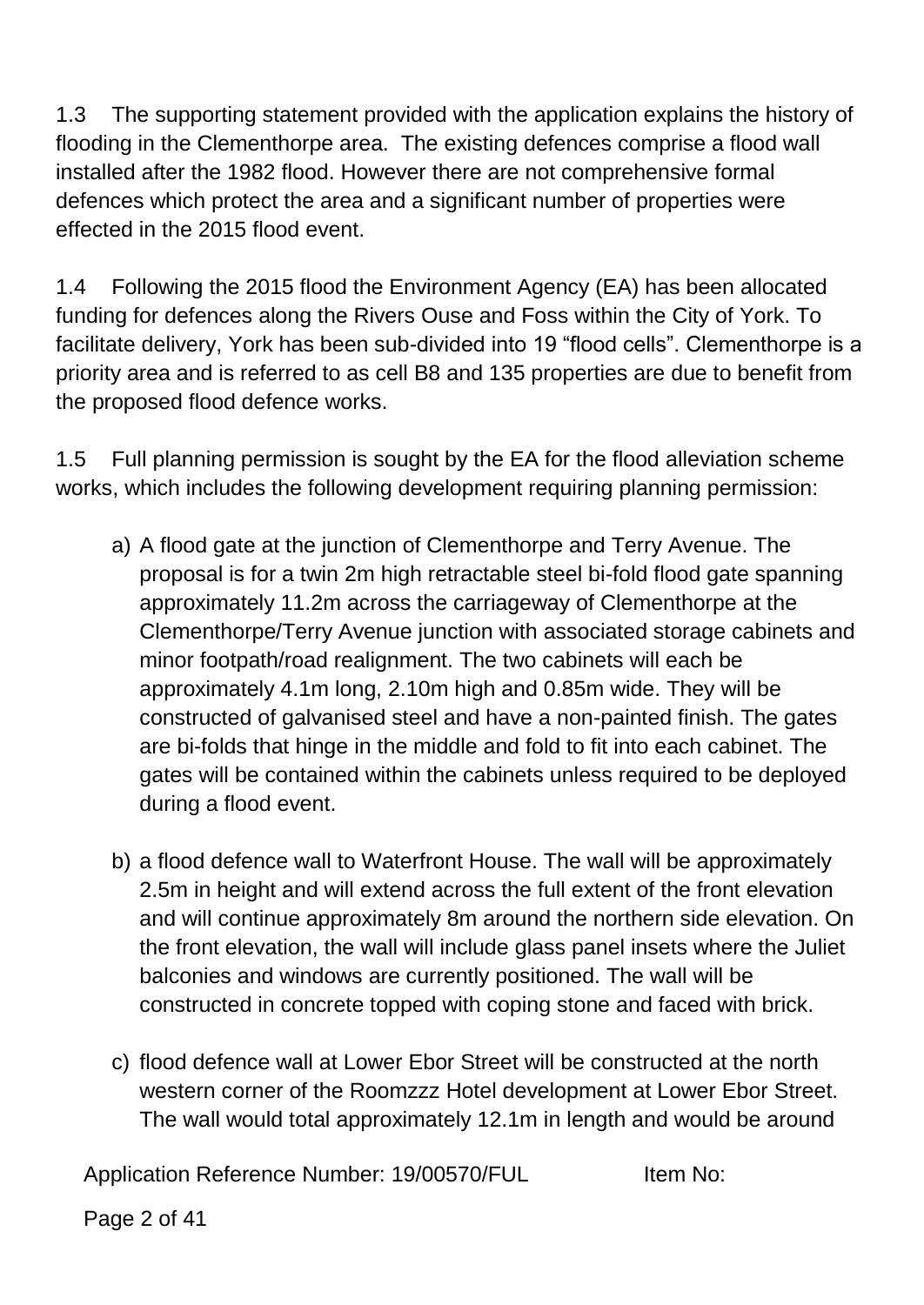2.45m in height. It would be constructed with masonry and would tie in with the existing wall at this location

1.6 The site of the temporary compound currently is an informal football pitch at the southern edge of Rowntree Park. These are proposed to be relocated temporarily, to the south in one of two locations, either directly to the south of the path with Butcher Terrace, or further to the south east, closer to the river. When the compound is removed the football pitch will be reinstated in its former location. Parking will be suspended on the northern side of Butcher Terrace with alternative car parking for residents provided near the compound for the duration of the works. The applicant has indicated that up to 30 construction vehicles a day will use the route to the site.

1.7 Butcher Terrace and Terry Avenue will be connected by way of a temporary access road for construction traffic, and for access to the Rowntree Park car park, the caravan park and the Roomzzz hotel.

1.8 The proposed development will be undertaken alongside other works that the Environment Agency are undertaking through their permitted developments (not requiring planning permission). Due to the constrained location of the site, including the access, there will be temporary disruption to the local highway network. The applicant submitted their latest Construction Traffic Management Plan (March 2020). This indicates the closure of Terry Avenue to vehicles, cycles and pedestrians from July 2020 to October 2021. These works are for the laying of an underground grout curtain along Terry Avenue, service diversions and the construction of the wall to Waterfront House.

1.9 Terry Avenue and Butcher Terrace are both popular cycling and walking routes for both leisure and commuting journeys. Given the level of disruption proposed there has been significant public interest in this application with a large number of objections to the proposed closure of Terry Avenue and also the potential for highway safety conflict in the area of Butcher Terrace. The applicant has produced several Construction Traffic Management Plans (CTMPs) that have evolved during the application process in response to comments from the public and Council officers that have set out how they attempt to mitigate these issues. The main elements of the mitigation measures include:

Application Reference Number: 19/00570/FUL Item No: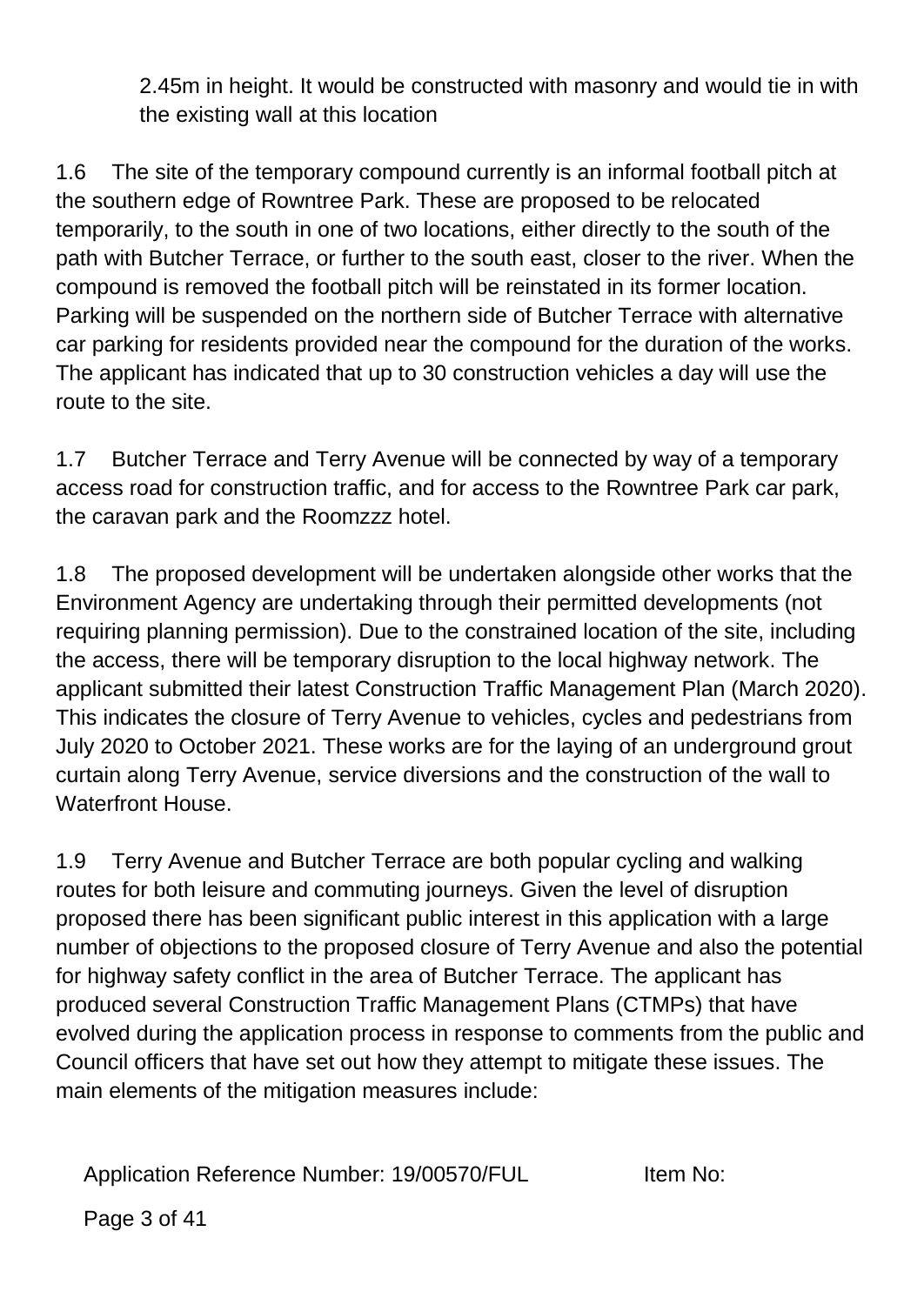- relocating the site compound north of the cycle path connecting Butcher Terrace/Millennium Bridge
- inclusion of a turning circle in the compound
- provision of passing places along Terry Avenue
- speed restrictions along the access route
- pedestrian safety barriers
- banksmen directing/escorting construction vehicles
- abstract water directly from the Ouse to reduce the need to tanker in water for the grouting process

1.10 While the application was the subject of a member committee call in by Cllr D'Agorne, the application is required to be presented to Planning Committee due to the location of the temporary compound in the general extent of the Green Belt.

# **2.0 POLICY CONTEXT**

# The Development Plan

2.1 Section 38(6) of the Planning and Compulsory Purchase Act 2004 requires that planning applications be determined in accordance with the development plan unless material considerations indicate otherwise. The development plan for York consists of the saved policies of the revoked Yorkshire and Humber Regional Spatial Strategy (RSS) relating to the general extent of the York Green Belt and Neighbourhood Plans. The application site is not within a Neighbourhood Plan area.

## Saved Policies of the Yorkshire and Humber RSS

2.2 The Yorkshire and Humber RSS was revoked in 2013 with the exception of the policies relevant to the York Green Belt. Policy YH9(C) states that the detailed inner boundaries of the Green Belt around York should be defined in order to establish long term development limits that safeguard the special character and setting of the historic city. The boundaries must take account of the levels of growth set out in this RSS and must also endure beyond the Plan period. Policy Y1(C1) states that plans, strategies, investment decisions and programmes for the York sub area should in the City of York LDF, define the detailed boundaries of the outstanding sections of the outer boundary of the York Green Belt about 6 miles from York city centre and the inner boundary in line with policy YH9C. Figure 6.2 of the RSS illustrates the general extent of the Green Belt.

Application Reference Number: 19/00570/FUL Item No:

Page 4 of 41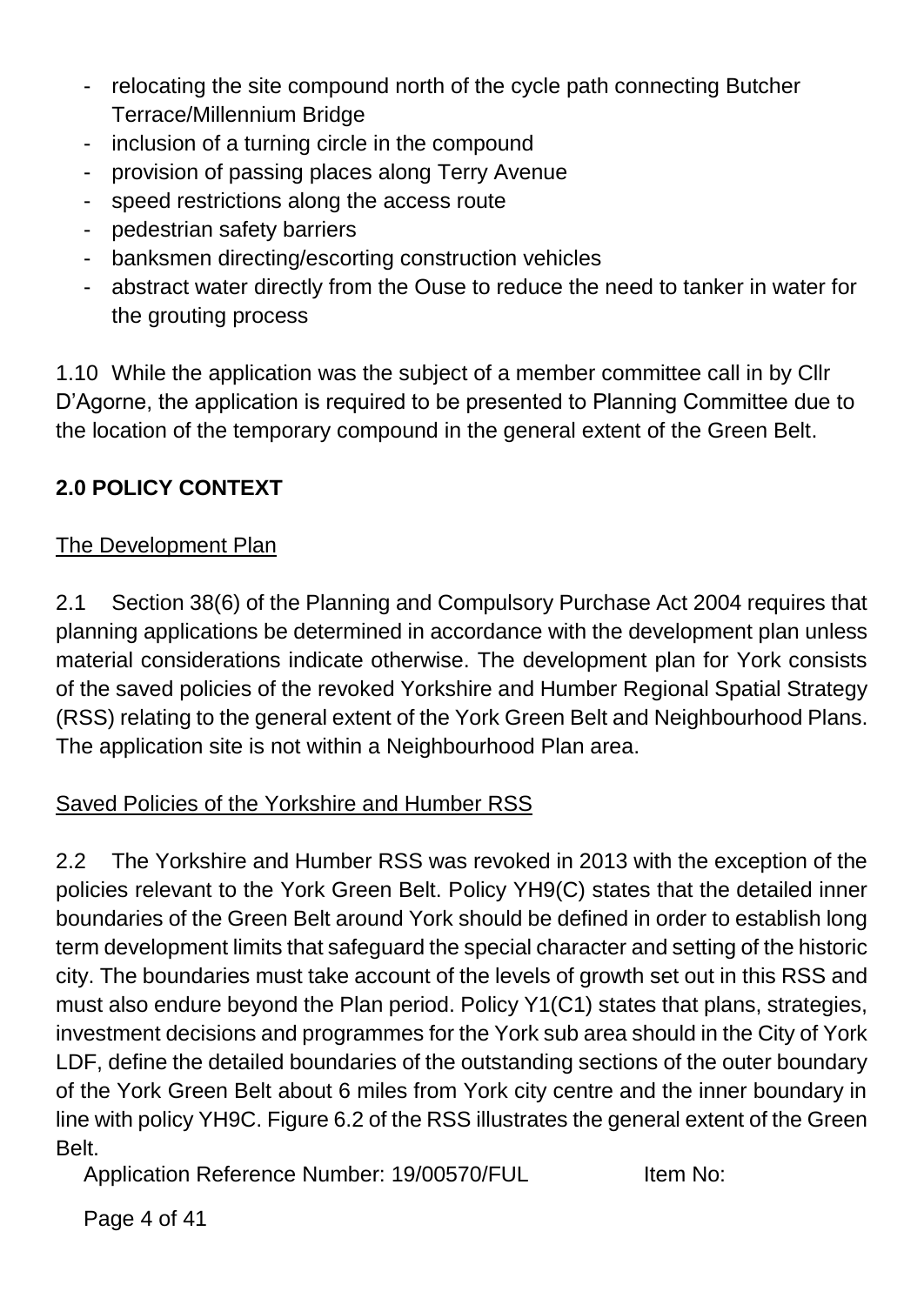# National Planning Policy Framework

2.3 The revised National Planning Policy Framework (NPPF) 2019 was published on 19 February 2019 and sets out the government's planning policies for England and how these are expected to be applied. The NPPF is a material planning consideration in the determination of this application

2.4 The planning system should contribute to the achievement of sustainable development (Paragraph 7). To achieve sustainable development, the planning system has three overarching objectives; economic, social and environmental objectives. Paragraph 11 advises that at the heart of the Framework there is a presumption in favour of sustainable development.

## Publication Draft Local Plan 2018

2.5 The Publication Draft City of York Local Plan 2018 ('2018 Draft Plan') was submitted for examination on 25 May 2018. Phase 1 of the hearings into the examination of the Local Plan took place in December 2019. In accordance with paragraph 48 of the NPPF the Draft Plan policies can be afforded weight according to:

-The stage of preparation of the emerging plan (the more advanced the preparation, the greater the weight that may be given);

- The extent to which there are unresolved objections to relevant policies (the less significant the unresolved objections, the greater the weight that may be given); and - The degree of consistency of the relevant policies in the emerging plan to the policies in the previous NPPF published in March 2012. (NB: Under transitional arrangements plans submitted for examination before 24 January 2019 will be assessed against the 2012 NPPF).

2.6 The evidence base underpinning the 2018 Draft Plan is capable of being a material consideration in the determination of planning applications.

2.7 Relevant Policies

SS2 The Role of York's Green Belt

Application Reference Number: 19/00570/FUL Item No:

Page 5 of 41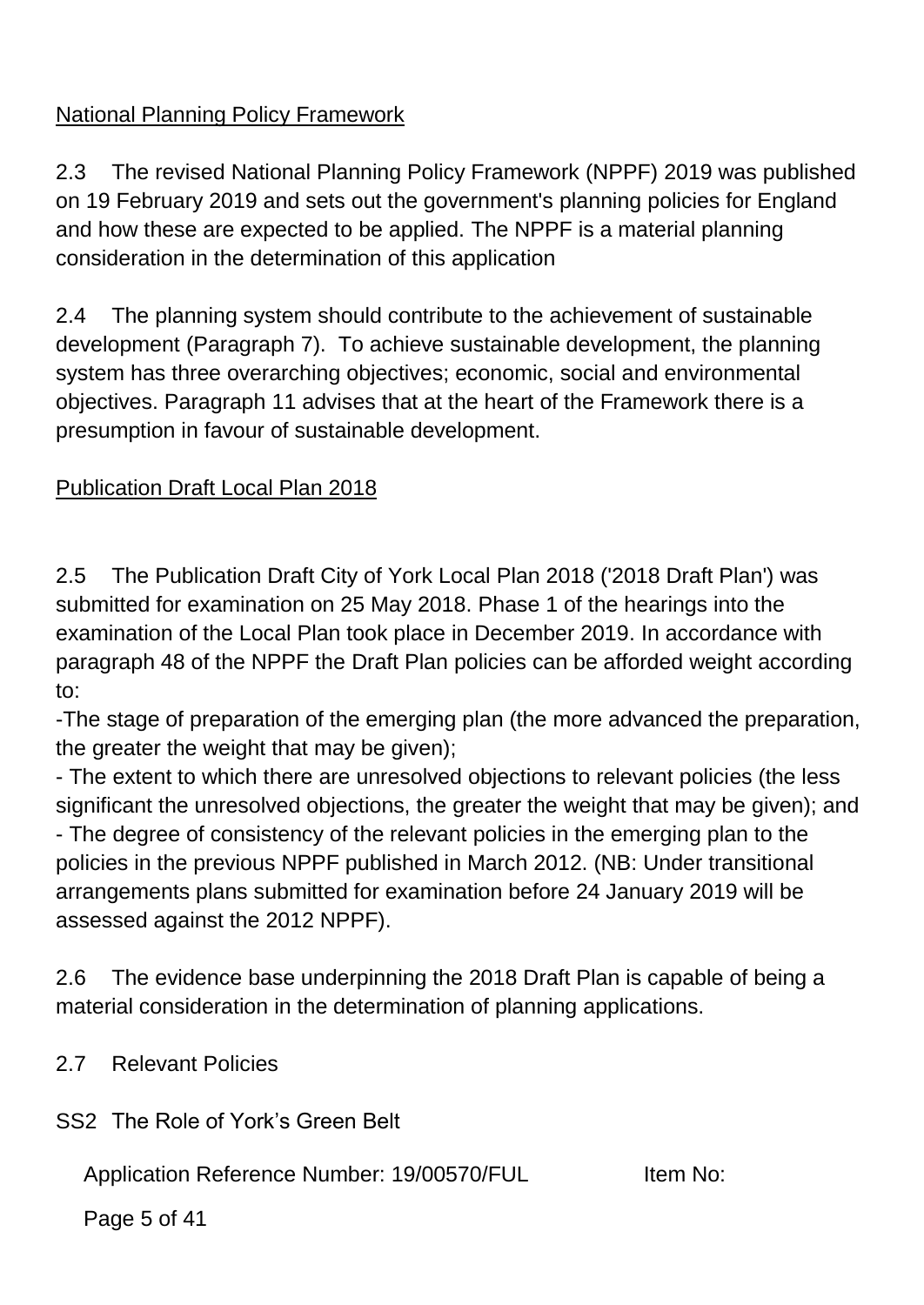- D<sub>4</sub> Conservation Areas
- D5 Listed Buildings
- D8 Historic Parks and Gardens
- GI5 Protection of Open Space and Playing Fields
- GB1 Development in the Green Belt
- ENV2Managing Environmental Quality
- ENV4 Flood Risk
- ENV5 Sustainable Drainage
- T1 Sustainable Access

# 2005 Development Control Draft Local Plan

2.8 The Development Control Local Plan (DCLP) was approved for development management purposes in April 2005. Whilst the DCLP does not form part of the statutory development plan, its policies are considered to be capable of being material considerations in the determination of planning applications where policies relevant to the application are consistent with those in the NPPF. However such policies have very limited weight.

# **3.0 CONSULTATIONS**

**INTERNAL** 

# Flood Risk Engineer

3.1 Flood Risk Assessment: No objection to the proposed development provided the works are carried out in accordance with this FRA. The proposed development will only meet the requirements of the National Planning Policy Framework if the development is carried out in accordance with the FRA and it is listed as an approved plan/document if planning permission is granted.

3.2 Public Sewer and Water Supply Network: No objections subject to conditions.

Application Reference Number: 19/00570/FUL Item No:

Page 6 of 41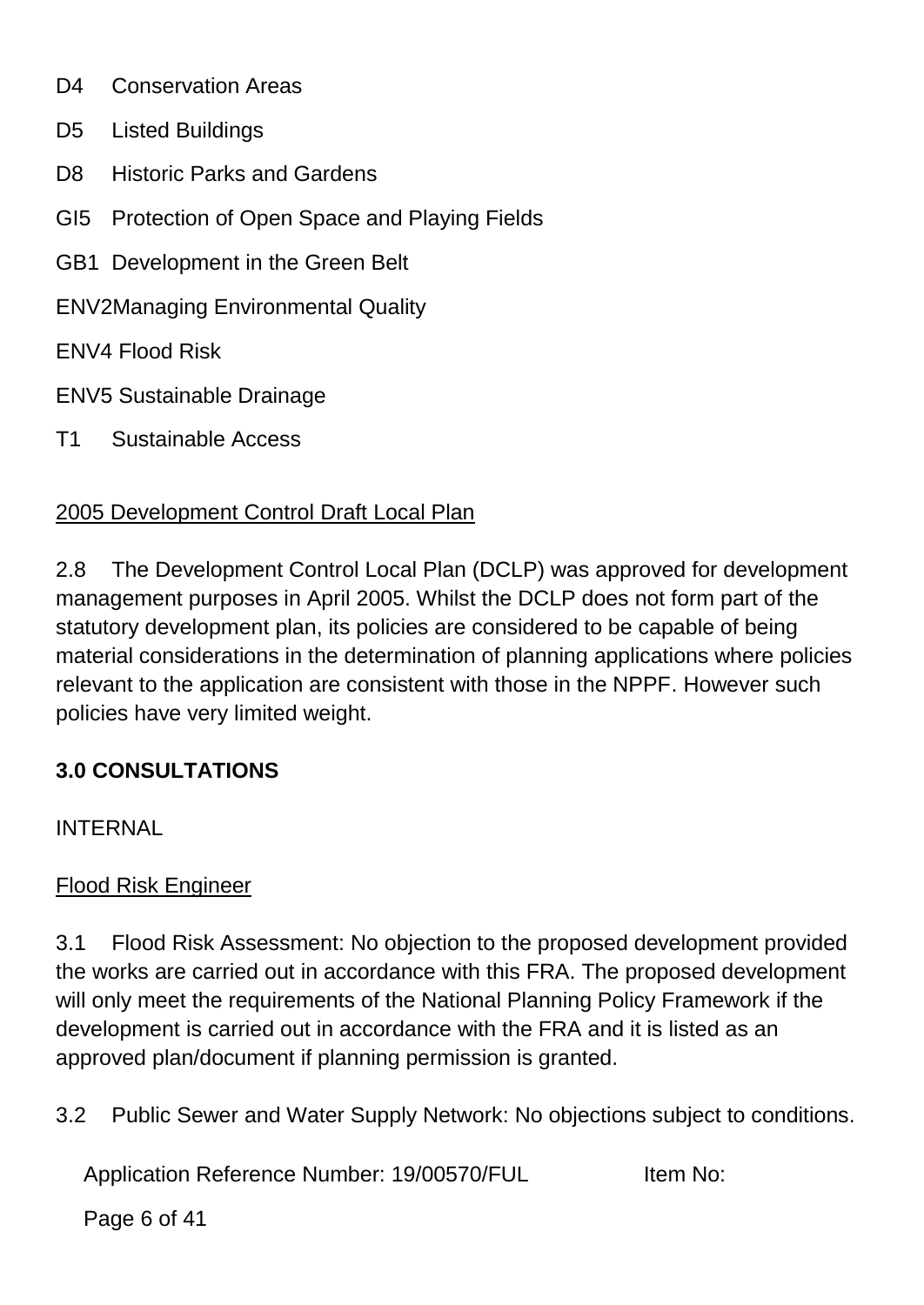3.3 Underground Grout Curtain: Previous attempts to provide a flood gate at this location have failed due to inadequate 'management of ground water flux' and therefore this particular item of works is crucial to the success or in deed the failure of the scheme and we must be confident this underground grout curtain method as opposed to a steel sheet pile 'cut off' solution will work and therefore its detailed design is required and should be sought by way of condition.

3.4 Contractors Site Compound: In accordance with the Strategic Flood Risk Assessment (SFRA) the contractors site compound is in Flood Zone 3b (functional floodplain) and not as quoted in the FRA in flood zone 3a and although the works are temporary the compound should be designed in such a way that there is no loss of flood storage (ground levels to remain as existing) and to allow the free ingress and egress of flood flows.

## Highways Network Management

3.5 The initial Environment Agency's (EA's) York Flood Alleviation Scheme Clementhorpe, Outline Construction Traffic Management Plan, March 2019 (OCTMP), set out the anticipated construction traffic and programme associated with the construction of a new flood defence in the Clementhorpe, at a time when the scheme was still at a relatively early stage of design and the proposed method for constructing the underground seepage cut-off wall hadn't been confirmed. Furthermore the OCTMP stated that final diversions and road closures had yet to be fully agreed a full CTMP will be prepared prior to commencement.

3.6 City of York Council's Highways Development Control (HDC) offered its representation to the application on 5 July 2019 and this raised three main issues that needed to addressed within the full CTMP.

The duration of the works (which is dependent on the precise nature of the works required)

Whether any suitable safe and acceptable alternative routes for cyclists and pedestrians who currently use Terry Avenue can be provided for the duration of the works.

Whether suitable safe and acceptable access to those premises and businesses currently accessed via Terry Avenue can be maintained throughout the duration of the works

Application Reference Number: 19/00570/FUL Item No:

Page 7 of 41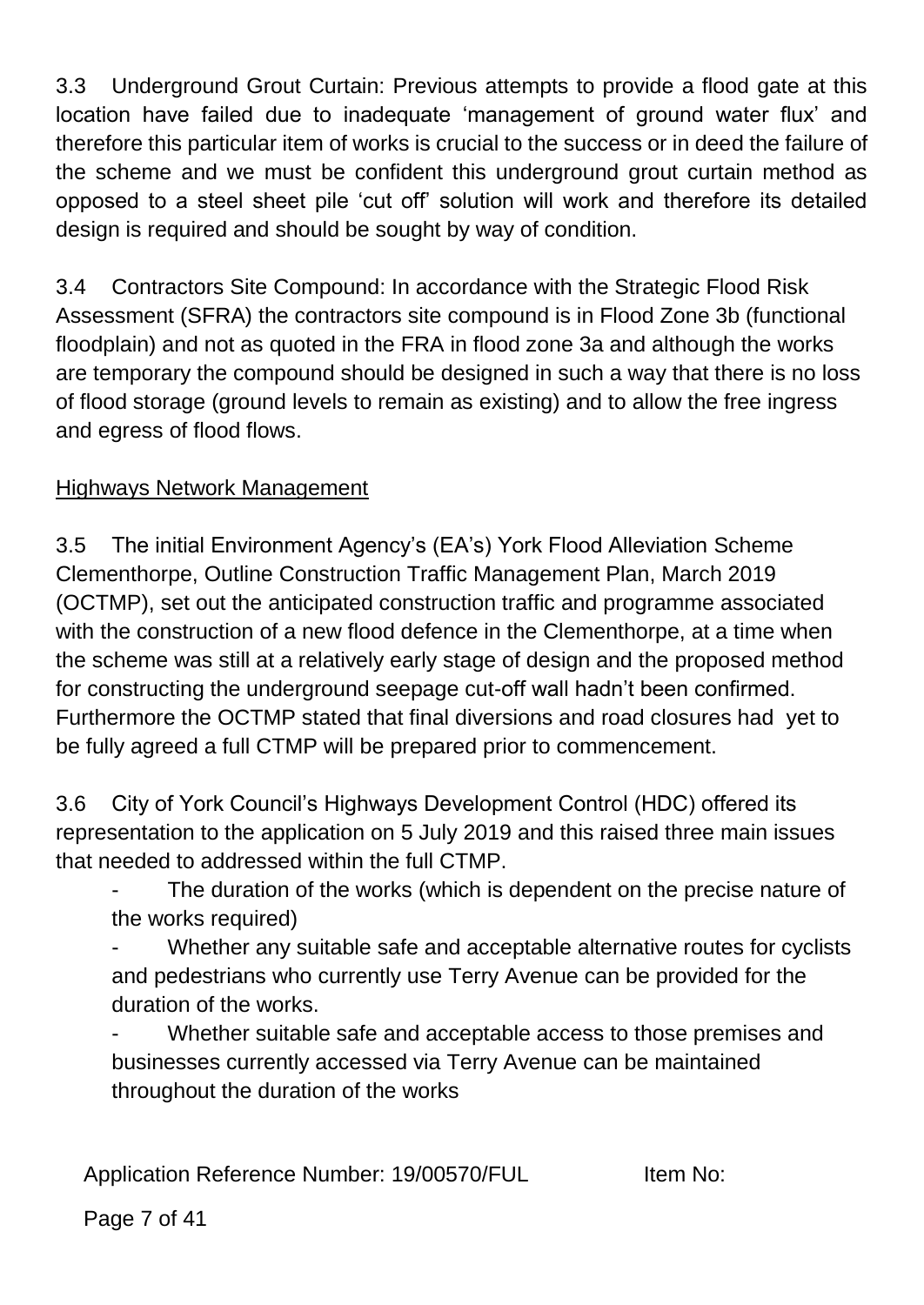3.7 Since the submission of the OCTMP, the EA has submitted two full CTMPs setting out in more detail the anticipated programme, the means of access to the site and site compound and measures to reduce the risk of pedestrian/cycle and vehicular conflict for the envisaged method of works. The first CTMP, dated October 2019 envisaged that safe pedestrian and cycle access could be maintained past the works for the majority of the time. However, the second CTMP dated March 2020, resolved that it was not feasible to maintain safe access for pedestrians and cyclists along this section of Terry Avenue once the construction works are underway and that the section of Terry Avenue where the work are to be undertaken will be fully closed to pedestrians, cyclists and vehicles, with diversions put in place to minimise disruption.

3.8 Since the HDC's initial representation, it has been engaged in ongoing dialogue with EA to ensure the provision of a suitable CTMP that ensures

- the safe access to the site and site compound
- the safe access to premises currently accessed via Terry Avenue
- the safe passage of all road users, including pedestrians and cyclists, particularly along Butcher Terrace

3.9 As a result of this dialogue, HDC finds the CTMP to be broadly acceptable and have no objection to the development, provided that HDC recommendations made in its comments dated 8 April 2020 is incorporated into either a fully updated CTMP or a suitable Addendum to the CTMP dated March 2020, to be submitted to and approved in writing by the LPA.

## Public Protection

3.10 The applicant has issued a revised Construction Noise Assessment dated 4/3/20. This noise assessment provides detail on the construction activities proposed and the resultant noise levels at the nearest residential dwellings, with Table 18 providing a comprehensive list of predicted noise levels with noise levels above those levels using the ABC method marked as amber and red. Some additional information within this table of the likely timescales for each of these works in these locations is required in order that a decision can be made regarding the communication that needs to be put in place for the affected residents.

Application Reference Number: 19/00570/FUL Item No: 3.11 In addition details of the predicted vibration levels have been provided by the applicant and these are likely to exceed 1mm/s PPV in some locations; resulting in

Page 8 of 41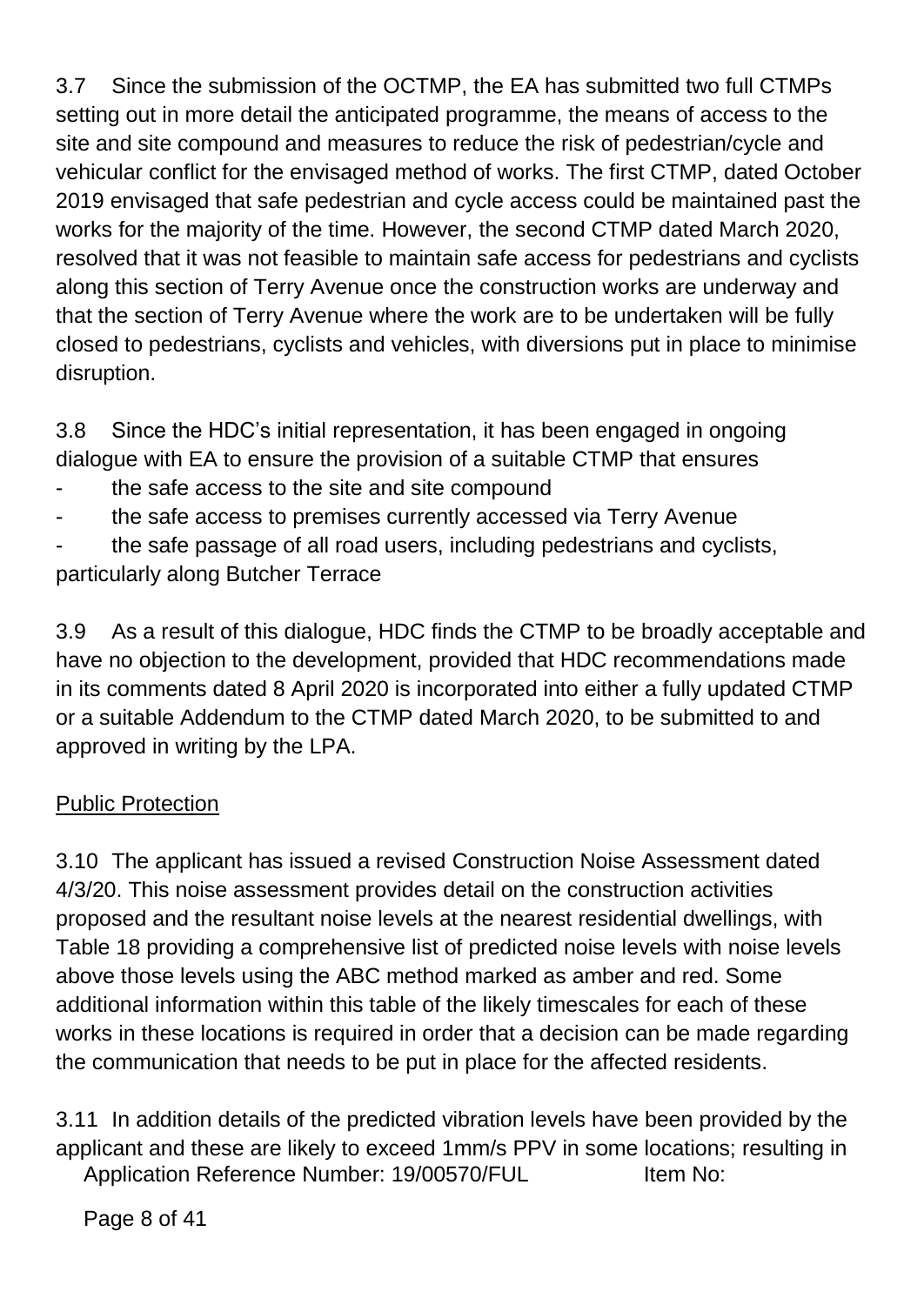the likelihood of complaints. The applicant has advised that some structural surveys will be undertaken however there have been no specific details of where the surveys will be undertaken. Construction and Environmental Management Plan condition required.

# Ecology

3.12 An Ecological Impact Assessment dated October 2019 has been submitted with this application. This included a Phase 1 Habitat Survey extended to consider protected and notable species. The EcIA concluded that following implementation of standard mitigation measures (as set out in Section 6 of the report) there is likely to be no residual impacts upon all ecological receptors. Having considered the submitted information The Ecologist supports this conclusion.

3.13 The Project is confined to terrestrial habitats and no in-channel or riverbank works are anticipated within the River Ouse but a Construction Environmental Management Plan (CEMP) should be employed, taking account of the proximity of the river. The CEMP should also provide for an Ecological Clerk of Works as proposed in the EcIA and ensure the compound area is restricted to the mown area of the field only.

## **Conservation**

# Initial response June 2019

3.14 Waterfront House is a brick built building that has an industrial/ warehouse aesthetic with a prominent position on the river side and is adjacent to the New Walk and Terry Avenue Conservation Area.

3.15 The importance of maintaining the setting of the Conservation Area and, consequently, its character and appearance is the issue here. The significance of the Conservation Area is enhanced by the aesthetic values of Waterfront House. This aesthetic value is based on the industrial and warehouse character described above and this value relies heavily on the use of brick. The use of render, for any alterations or additions, would be an alien material in this particular location. Render would, therefore, have negative impact on the setting of the Conservation Area and, consequently, its significance.

Application Reference Number: 19/00570/FUL Item No:

Page 9 of 41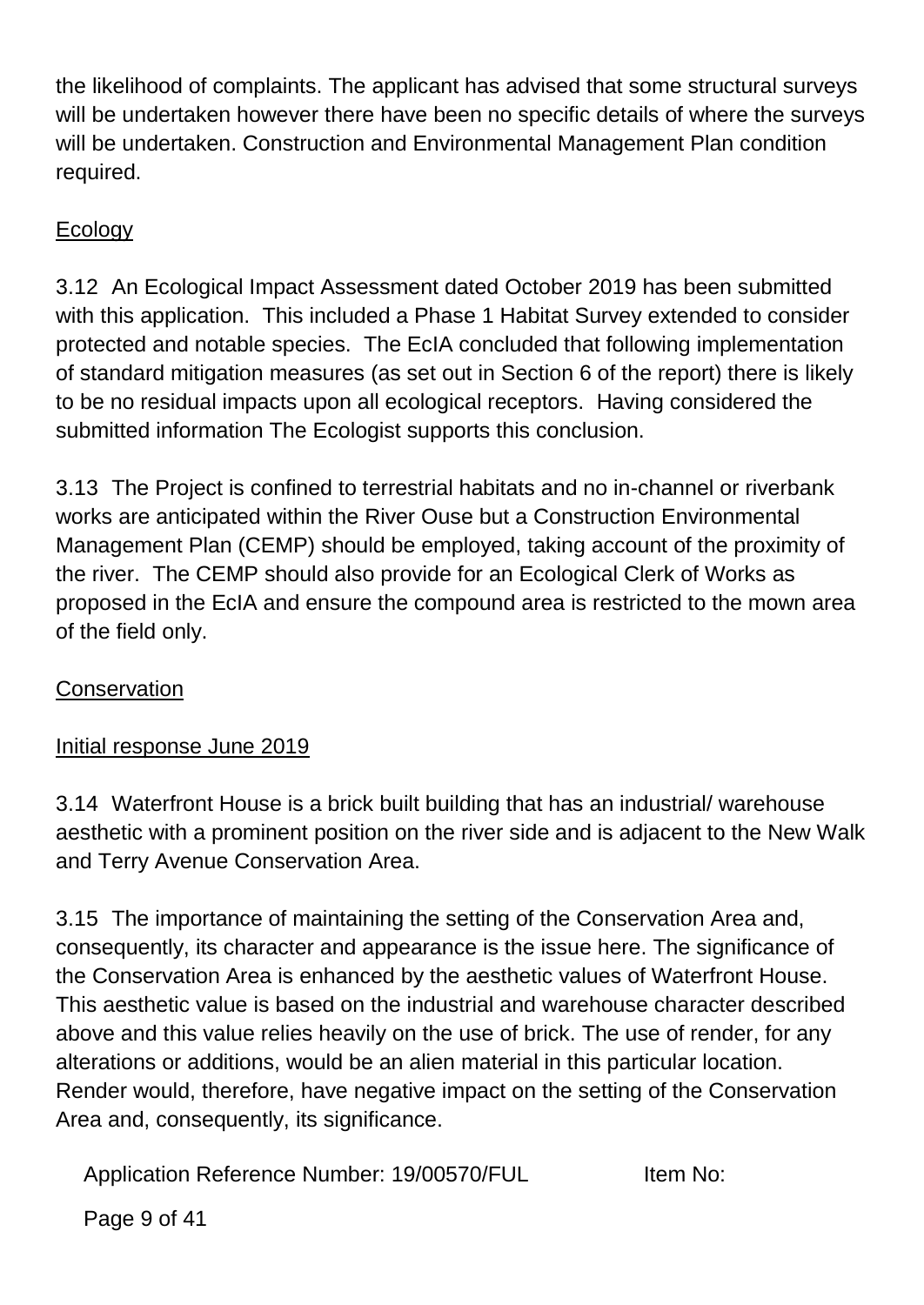3.16 They would not support the use of render for the new flood defences here for the reasons stated above. A brick finish is more appropriate and would maintain the setting and significance of the Conservation Area.

#### Further comments August 2019

3.17 The Conservation Architect is content to support the revised plans submitted in August 2019. They are content to support a stainless steel finish (if required) to the proposed storage cabinets for the flood gates at Clementhorpe.

## Landscape Architect

3.18 The Arboricultural Impact Assessment (AIA) includes a detailed tree survey in accordance with BS 5837 and is very through in its assessment of the existing situation, and impacts of the development proposals, and recommendations for tree protection, and suitable mitigation.

3.19 To facilitate the proposed works, three trees (86, 125, 178) in the vicinity of Roomzzz/Dukes Wharf would be removed, where the access road to Dukes Wharf is to be raised and an additional length of flood wall, backing onto Lower Ebor Street, is to tie in with an existing flood wall which was constructed as part of Roomzzz Hotel's planning consent. The locations of the trees can be seen on Sheet 4 (of 20) Topographical surveys dwg. JNB-CT5493-04 P01.07 within the AIA.

3.20 Tree 86, a mature Rowan, is located at the west side of the Dukes Wharf. This tree has been categorised as Category B moderate quality. The construction will seriously compromise the root area of this tree making its retention unfeasible. On completion of the works the tree will be replaced with a tree of the same species, however no less than 2m from the defence. Trees 125 (young Cherry), and 178 (mature Sycamore) have been categorised as Category C low quality. The Environment Agency is willing to replace the trees at a ratio of 5:1 - the location of additional planting can be agreed at a later date.

3.21 Given the red line boundary includes one side of Terry Avenue and a significant area at the southern end of Rowntree Park, it should be possible to accommodate the replacement tree planting in locations within the red line boundary. There is an exemption from the requirement to seek consent to fell or

Application Reference Number: 19/00570/FUL Item No:

Page 10 of 41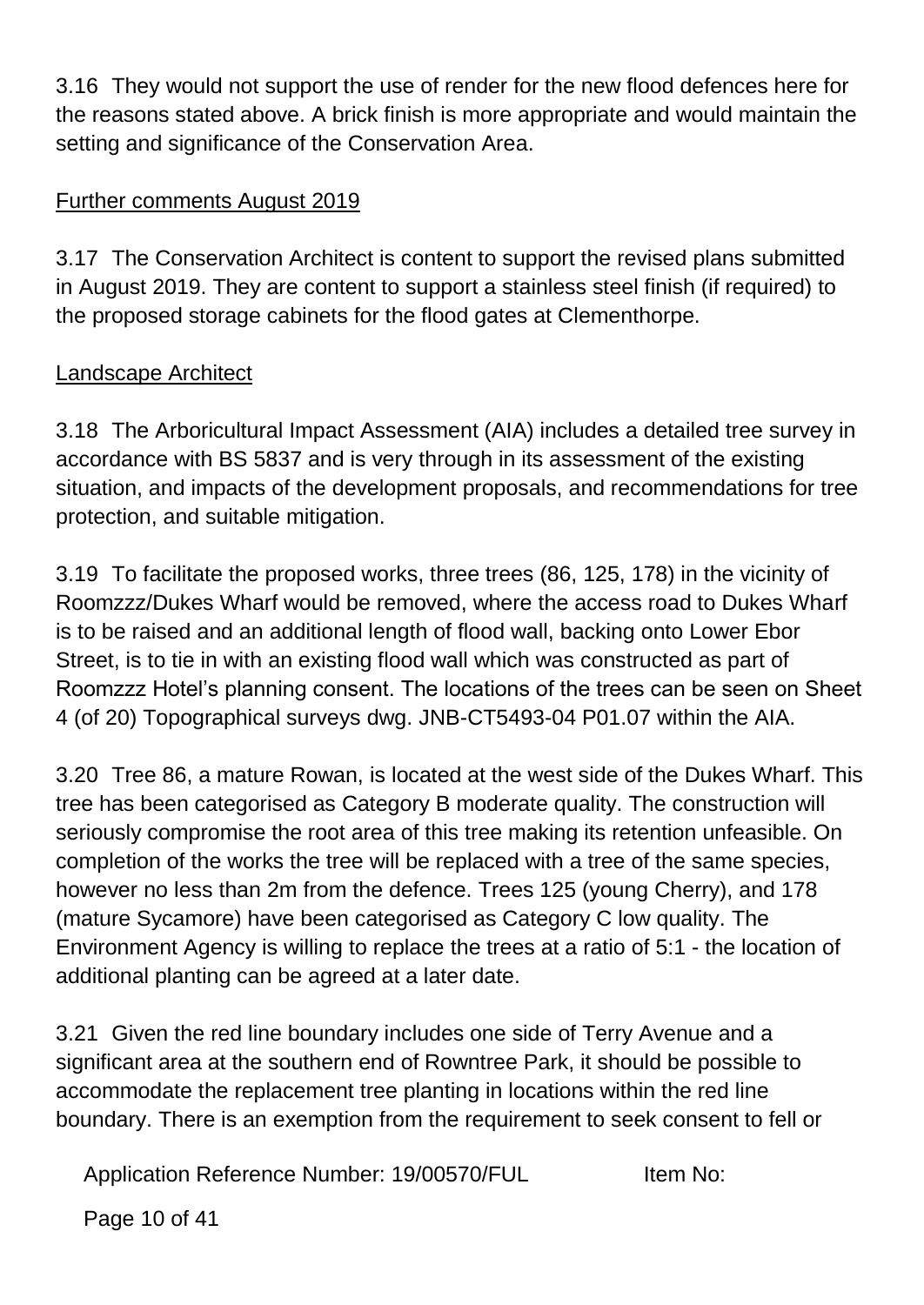carry out works to trees where these works are strictly necessary to implement a scheme that has received full planning consent.

3.22 To facilitate the proposed works, crown lifting along Terry Avenue and in the area of the Millennium bridge will be required. The road between Millennium Bridge and Rowntree Park car park (currently closed to vehicles) will be used by a proportion of construction traffic from the compound, with the remainder continuing to use Bishopthorpe Road and Clementhorpe when possible. No trees will be removed, but some crown lifting to a maximum of 4m will be required to prevent any knocking and tearing of overhanging lower limbs from passing construction traffic.

3.23 The trees in this area have been subject to episodes of crown raising and pruning in the past, resulting in crowns with an average clearance of between 3 and 4 metres. Therefore, additional pruning will be small in scale and unlikely to cause any significant impact to the trees.

3.24 To allow safe passage of wider vehicles, there will be parking restrictions on Butcher Terrace, which will be mitigated by the provision of a temporary residents' parking area immediately outside the site compound within a currently grassed area. Tree 13, a mature Lime, subject to TPO 74, may need a minor crown lift to accommodate the passage of site vehicles down Butcher Terrace.

3.25 Due to the restricted width of the road between the river Ouse and Rowntree Park, a series of passing places will be installed to allow for two-way traffic. Three potential areas have been identified, two in the grass verge between trees, and one in front of the main gates to Rowntree Park. Trees adjacent to the passing places in the grass verges will have their roots protected by the use of geotextiles and be monitored on a regular basis by tree specialists. It may also be required to install a passing place on the Terry Avenue bend between the Caravan Park and Rowntree Park car park due to reduced line of sight.

3.26 Rowntree Park is a Grade II registered historic park. The informal football pitch is outside of the listing. The football pitch grass and earth is apparently 'low grade' due to its historic use as a landfill site. Chapter 3.7 of the Construction Compound Information November 2019 outlines the proposed procedure for the construction of the site compound, its removal, and the reinstatement and possible betterment of the land over the site compound area. Conditions recommended.

Application Reference Number: 19/00570/FUL Item No:

Page 11 of 41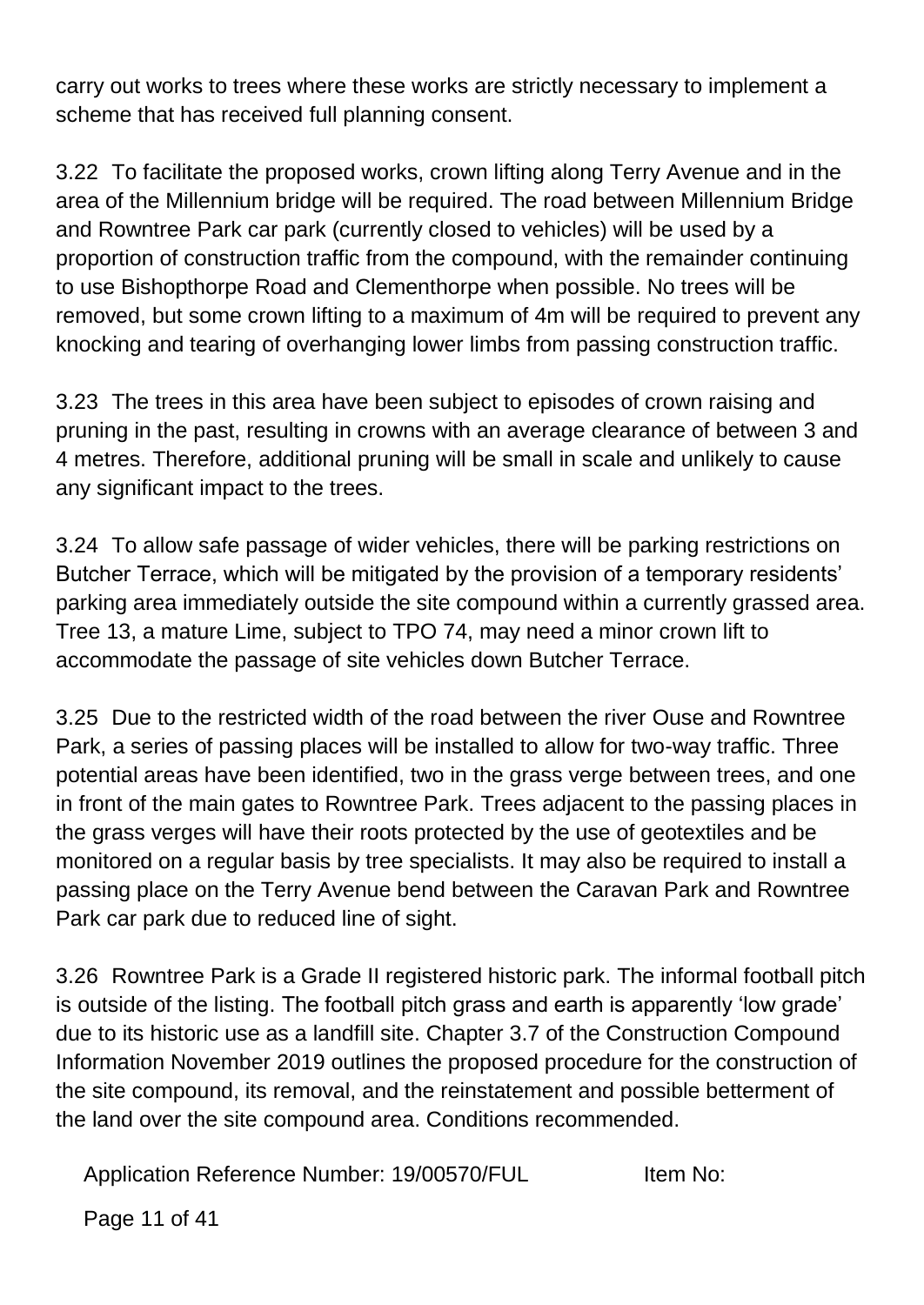## City Archaeologist

3.27 A watching brief took place in relation to this application during ground investigation works. The borehole data from December 2018 suggests that a dark soil layer featured at the base of most of the holes may be post-medieval in date and relate to previous flood defences although there was not enough data to support these theories.

3.28 As a result of the watching brief results the following elements of this application require further archaeological monitoring:

The concrete foundation required for the wall at Roomzzz given that it is deeper than any of the boreholes monitored in December. It also appears that no boreholes were undertaken in this particular area. An evaluation close by in 2003 revealed medieval pottery and possible surfaces at 1.2m bgl.

The proposed wall at Waterfront House should also be monitored if any trenches are to be opened which will be greater than 1m in depth. I assume any intrusion like this will be limited if using a pile foundation.

Any gate/wall installation that are like for like and do not require any additional groundworks do not require monitoring.

3.29 Any other proposed works that fall outside of this planning application but are in the Area of Archaeological Importance (AAI) should be covered under an Operations Notice as a precautionary measure giving YAT the opportunity to attend to monitor any works they deem it necessary.

#### EXTERNAL

## Micklegate Planning Panel response 10<sup>th</sup> March 2020

3.30 Do not object but wish to make comments or seek safeguards. The consideration of this application should be deferred until the Environment Agency produce a CTMP based on data associated with predicted, not historic, levels of traffic and risk.

#### Environment Agency

3.31 No objection to the proposal provided the proposed works are carried out in accordance with this FRA.

Application Reference Number: 19/00570/FUL Item No:

Page 12 of 41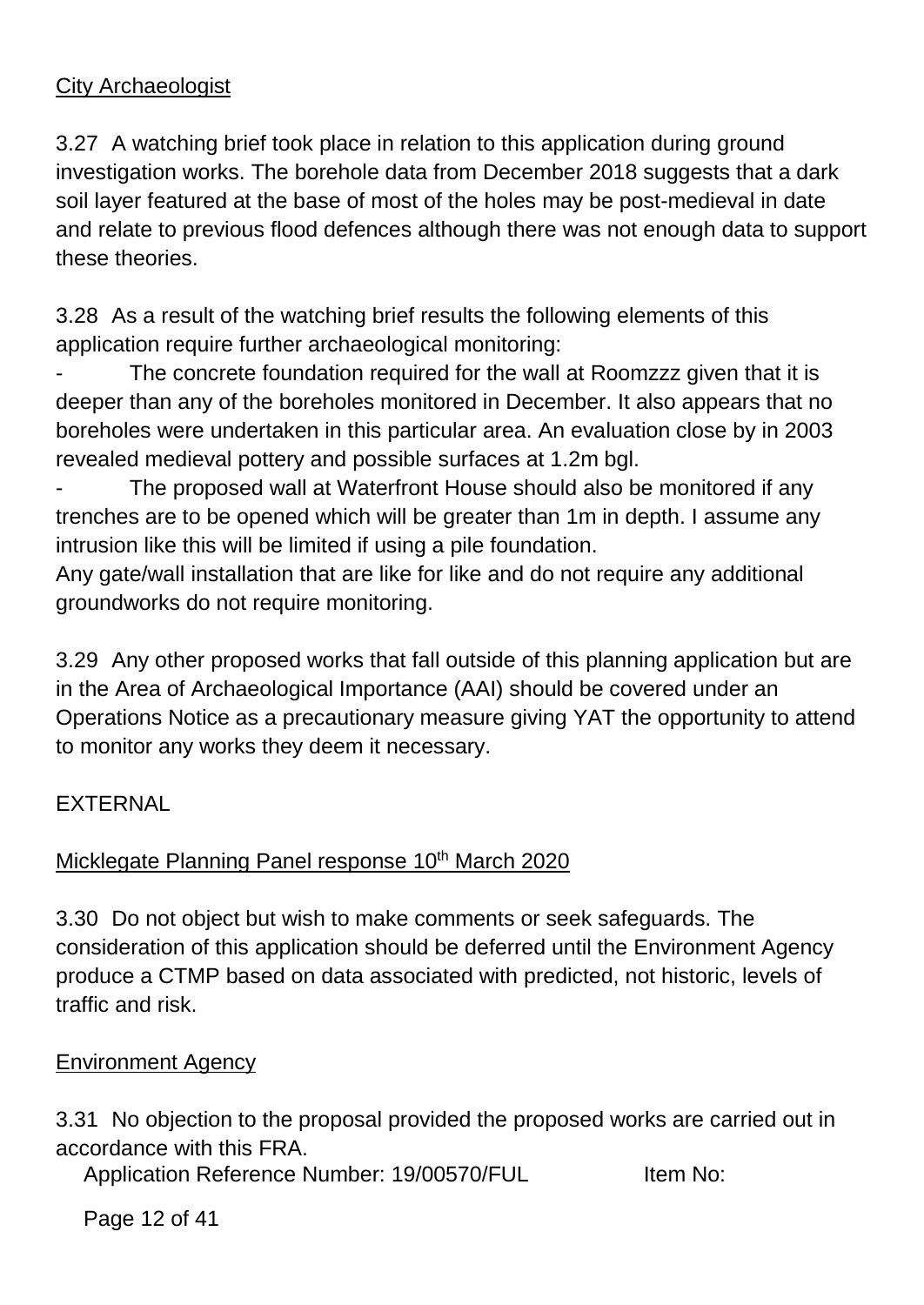3.32 We consider that the proposed development will only meet the requirements of the National Planning Policy Framework if the development is carried out in accordance with the above FRA and it is listed as an approved plan/document in any permission granted.

#### Yorkshire Water

3.33 No objection. The Flood Risk Assessment prepared by the Environment Agency Rev P01 (dated October 2019) is acceptable.

3.34 In summary, the report states that alterations to the public sewer network will be required to accommodate the safe operation of the flood defence system. On the Statutory Sewer Map, there is a large diameter combined sewer varying in size recorded to cross the site. The increased duration of groundwater infiltration may increase the risk of the sewer being overloaded. It has been agreed with the developer that the sewer will be surveyed to assess the risk and suitable mitigation proposed.

3.35 It has been agreed with the EA's contractors that they will ensure that the feed to taps at the water side which supply boats docking at the landing stages is maintained although minor works may be required. It has also been confirmed that a water supply pipe on Terry Avenue should be unaffected as the flood defence will be constructed beneath the asset with sufficient level of depth. Condition recommended.

#### Sports England

3.36 Following the submission of additional information by the applicant, Sports England has withdrawn its original holding objection to the temporary loss of the informal sports pitch, subject to the imposition of a condition covering details of the temporary relocated pitch and its retention during the works.

3.37 Sport England has sought the views of the Football Foundation (FF) on the additional information. The comments of the FF have been summarised as:

- The compound update document provided makes reference to the goalposts that are currently in situ on the proposed compound area either being taken

Application Reference Number: 19/00570/FUL Item No:

Page 13 of 41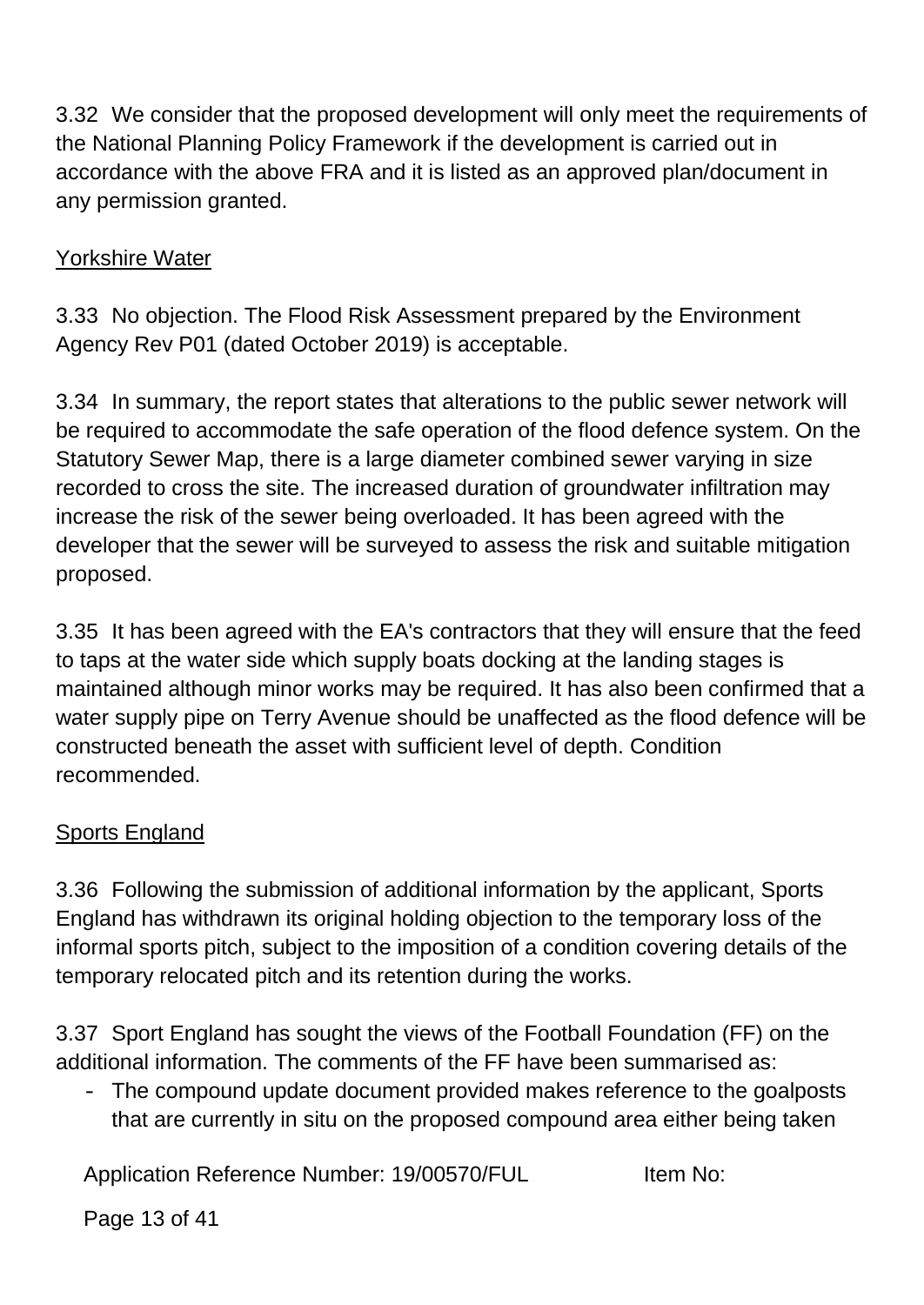down and stored, or temporary relocated. As previously advised, we would ask that the goalposts are temporarily relocated.

- Of the two potential relocation options proposed, our preference given the proximity to the existing area and gradient of the land, would be for relocation to Option 1.
- Upon completion of the flood defence works, we are in full support of the suggestions made within Section 3.7 Reinstatement and Betterment that new goalposts and an improved playing surface are provided.

3.38 The compound update document proposes the option of erecting the pitch and goal posts in two alternative locations while the construction compound in in situ. The document proposes to reinstate that pitch in its current location following the demobilisation of the construction compound. The FF have commented that their preference would be for the pitch to be relocated to option 1 and that they are in full support with reinstating the pitch and the betterment that this will being.

#### Historic England

3.39 On the basis of the information available to date, do not wish to offer any comments.

## **4.0 REPRESENTATIONS**

4.1 The application has been advertised by neighbour notification, press notice and site notice in April 2019.

4.2 154 objections and several petitions were received from members of the public and groups including Friends of Rowntree Park, York Environment Forum Transport Group, York Cycle Campaign and on behalf of Knavesmire School.

- 4.3 The issues raised in the objections are summarised below.
	- Visual impact of cabinet
	- Flood money should be used more pro-actively for example on river management
	- Insufficient consultation
	- Loss of amenity
	- Impact on property values
	- Application Reference Number: 19/00570/FUL Item No: Concern over design of alterations by Waterfront House

Page 14 of 41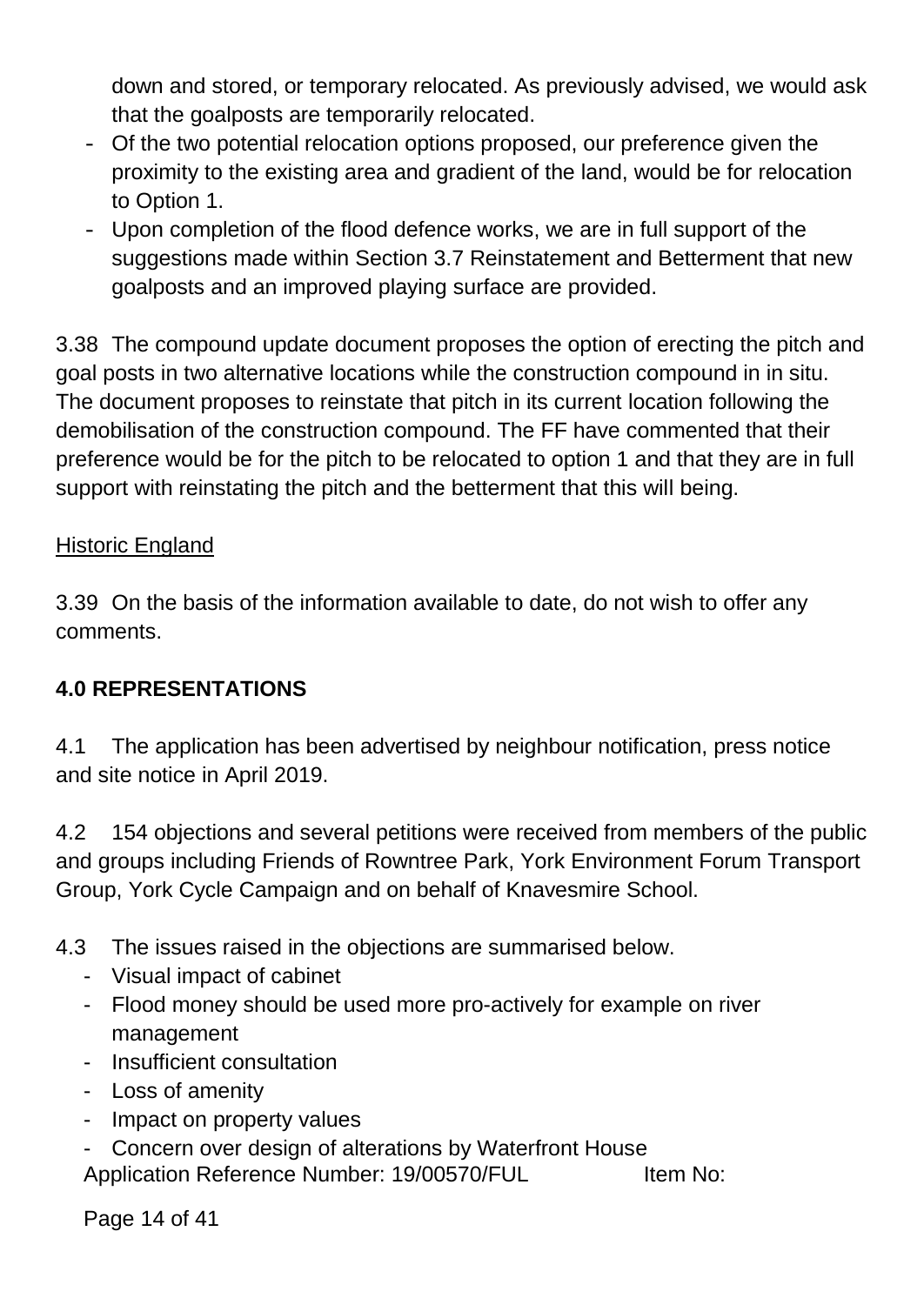- Queried why Roommzz hotel was granted if flooding was a concern
- Concern over erection of fence
- Closure of Terry Avenue
- Highway safety
- Damage to verges
- Safety of crossing bridge, particularly for school children
- Impact on wildlife including tansy beetle
- Impact on park from heavy traffic
- Loss of open space
- Impact on parking in Butcher Terrace
- Concerns over diversionary routes including the suitability of New Walk which is lower, the Blue Bridge which can be difficult to cycle over and safety concerns over use of St Georges car park and Skeldergate Bridge
- Air pollution impacts
- Loss of a footpath/bridleway
- Contrary to reputation as cycle friendly City
- Loss of trees in conservation area
- Won't guarantee route restored afterwards
- Terry Avenue a traffic free leisure route for children cycling and those with mobility issues
- Currently a safe route for commuters, school children, parents taking children to school or nurseries
- Suggested Clementhorpe and/or river as alternative routes
- Prioritising cars over cyclists and pedestrians
- Flood defence only helping a small minority
- Increase congestion elsewhere
- Adverse impact on businesses
- Accuracy of drawing
- Concern over noise impact and need for temporary accommodation
- Suggest enhancement of Bishopthorpe Road as cycle route.

4.4 It was noted that many of the objections mentioned that they either supported or did not object in principle to flood alleviation works.

- 4.5 9 letters of support were received raising the following points:
	- supporting the flood gate
	- hoping the access for riverboat residents is considered
	- Application Reference Number: 19/00570/FUL Item No: long term advantages far outweigh the short term disruption

Page 15 of 41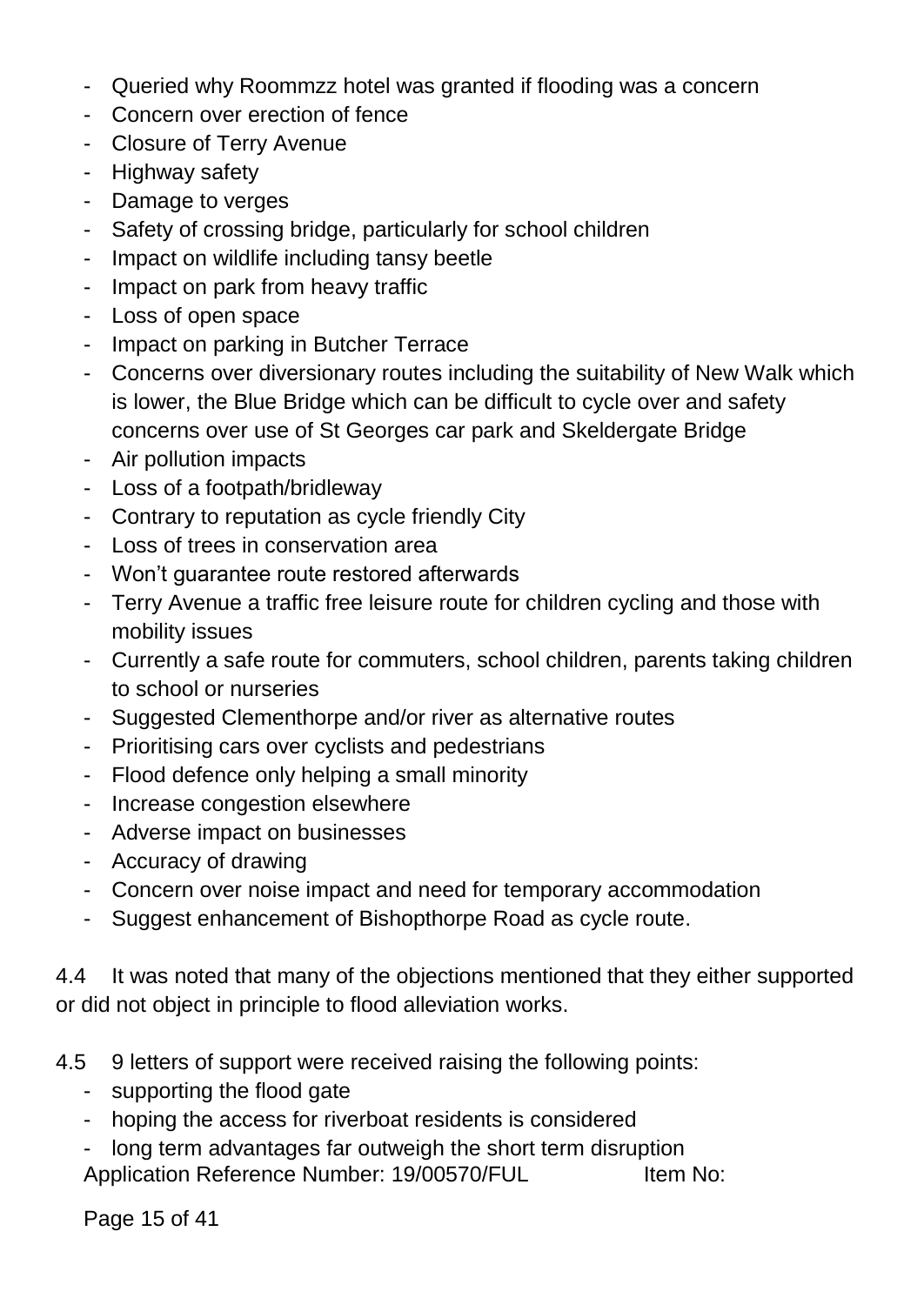- high levels of flood protection to a significant number of properties
- a fair balance has been achieved between sustainable defence and good design
- Clementhorpe has flooded many times in the last 20 years and these flood gates are desperately needed
- Once in a generation opportunity to protect Waterfront House and Clementhorpe from the threat of flooding
- Welcome the plans and hope they are approved
- Welcome the consultation undertaken by the Environment Agency and that they are undertaken as soon as possible
- 4.6 General comments were also received making the following points:
	- Concern over impact on wall and tree, but need to see detail of the plans

4.7 Following the high level of objections, many of which referred to the closure of Terry Avenue, the applicant submitted additional information and plans, including an alternative piling method, a revised traffic management plan, with re-routing of traffic via Butcher Terrace and preventing the full closure of Terry Avenue. The site compound is also proposed to be relocated to the northern side of Butcher Terrace.

4.8 There was a further re-consultation following the submission of this information in November 2019. The following number of responses were received.

4.9 32 objections as of 19<sup>th</sup> November were received from members of the public and from groups including Friends of Rowntree Park and York Cycle Campaign.

4.10 The issues raised in the objections are summarised below.

- Lack of consultation
- Significant impact but will benefit another area
- No risk assessment
- Not wanting to park car on field adjacent to compound
- Impact of construction vehicles and large volume of traffic on Butcher Terrace
- Alternate route over Skeldergate Bridge is not safe
- Welcome revisions but concern over impact on Butcher Terrace
- Suspension of parking insufficient
- Potential damage to trees
- How will parking changes be enforced
- Damage to properties and utilities

Application Reference Number: 19/00570/FUL Item No:

Page 16 of 41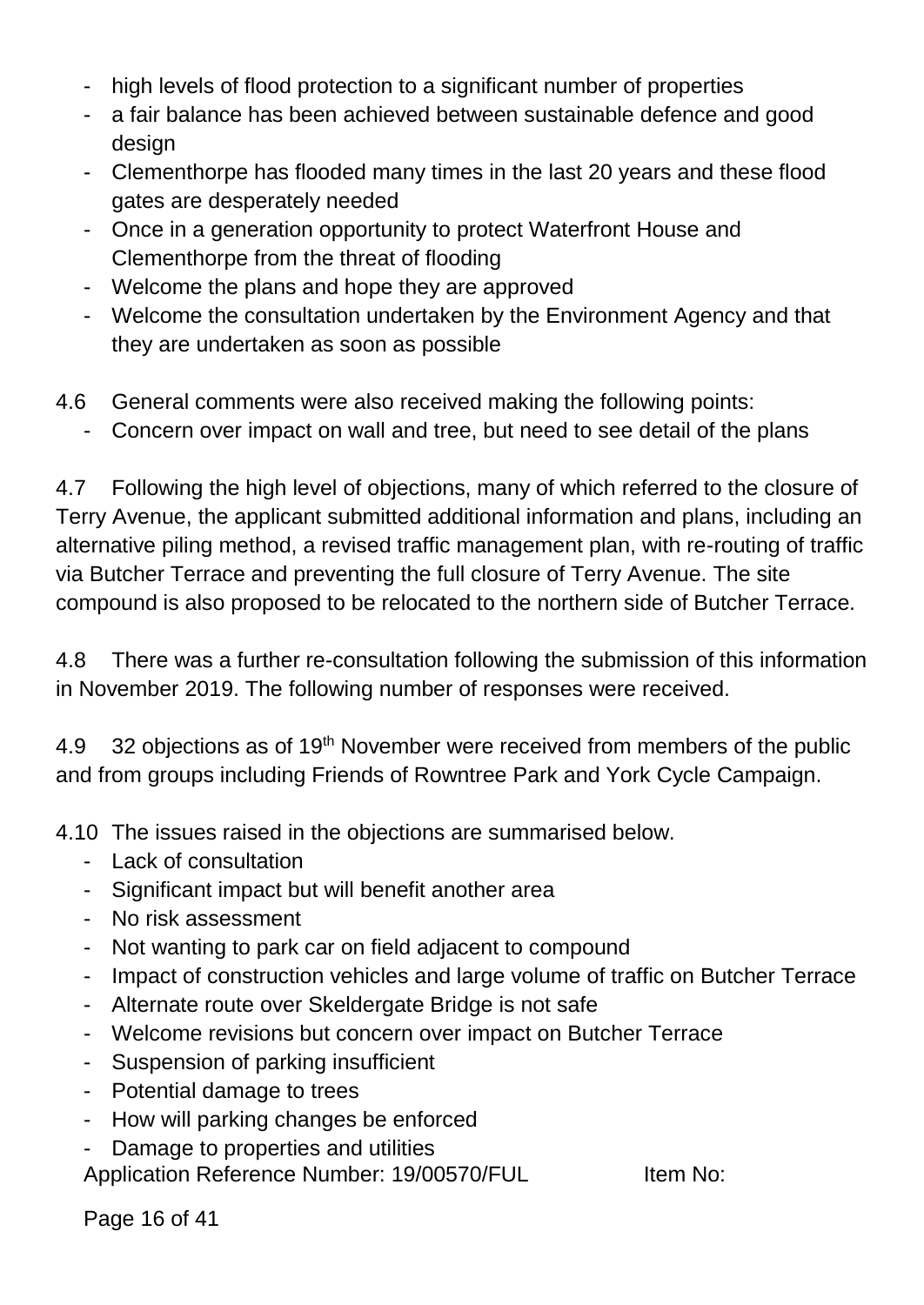- Impact on activities of Friends of Rowntree Park
- Impact on businesses
- Diversion route unacceptable
- Concern over increased traffic to Terry Avenue
- Compound changes nature of park
- Safe space for children to play lost
- Moving compound to north of path is an improvement
- Positive that cyclists and pedestrians can use Terry Avenue for much of the time
- Suggest 10 mph limit
- Failure to give due regard to vulnerable users contrary to Equality Act 2010
- Impact on health and well being
- Opening route to general traffic contrary to Council policies

4.11 Additional consultation of local residents on the eastern side of Terry Street was undertaken following the submission of further information into the location of the proposed temporary football pitch. No responses were received with regard to the issue.

4.12 Following discussions between the applicants and their contractors in late 2019 it became apparent that keeping Terry Avenue as previously suggested in the application documents was unachievable. Revised documentation was submitted in March 2020 showing an approximate 12 month closure of Terry Avenue including for pedestrians and cyclists. Therefore a further consultation was undertaken in March 2020.

4.13 7 objections were received 1 letter of support and 3 general comments. The issues raised were:

- Why can't the compound be located on the common rather than sports pitch
- Concerns remain regarding traffic at Butcher Terrace/Millennium Bridge
- Provision of banksman is welcome but still conflict between motor traffic and pedestrians/cyclists
- Towed caravans present danger to cyclists
- Cycle and pedestrian traffic is heavy across the bridge at certain hours, includes many school children. Safety should be paramount
- What is the bund in the playing field area? What will happen to it when work completed?

Application Reference Number: 19/00570/FUL Item No:

Page 17 of 41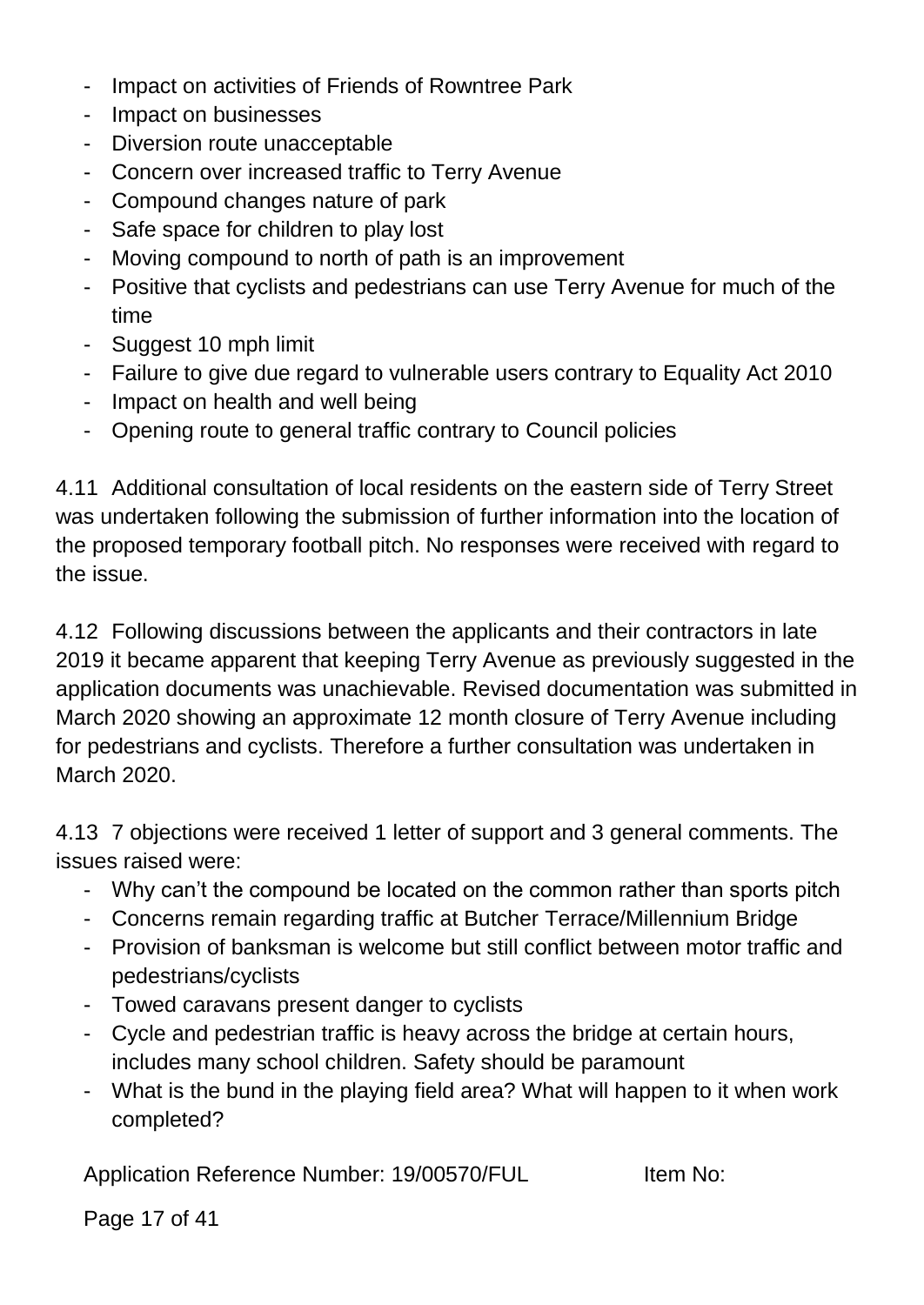- Why are their plans for speed bumps on Terry Avenue and not on Butcher Street? Imagine people will not take much notice of the 20 mph limit as the existing 20mph on Bishopthorpe Road is much ignored
- Support provision of permanent barrier
- Recent excellent prevention works carried out in February 2020 were much appreciated but should be aware how lucky we were that the river did not reach its predicted 5.2 m above normal as the temporary barrier was built to 4.8m. A pump failure would have seen the water enter Clementhorpe, Lower Darnborough, Colenso and River Street homes. New barrier will give protection to 5.7m, some 300mm above the current record of 5.4m in 2000.
- Clementhorpe already has the vehicular traffic that the alternative temporary route residents object to and will continue to do so once works are complete
- New plans show how Terry Avenue will be attempted to be made safe for residents and pedestrians/cyclists, issue of Butcher Terrace still not addressed
- Also object to football pitch being used as a site compound
- No recent surveys undertaken and routes/plans appear to be based on historic data. No impact assessment for Butcher Terrace and surrounding streets
- Concern over rat running on adjoining streets
- Parking displacement
- Siting of compound changes nature of park
- How will new football area be made safe for young children given dogs use the proposed area
- Friends of Rowntree Park had planned to improve the field/pond where the compound is proposed
- Loss of privacy and noise due to compound
- Terry Avenue was a critical location for people to exercise prior to covid-19.
- Terry Avenue is linear but can be combined with other routes to be a circular traffic free route
- Alternatives options such as floating or fixed towpaths

4.14 In April 2020 re-consultation was undertaken of properties on Butcher Terrace that had not been originally re-consulted on the subsequent changes to the CTMP, given the original consultation had been via site notice. The following responses were received.

- Swept path does not appear to consider junction properly
- Construction work will create a public nuisance and spoil enjoyment of residential properties
- Application Reference Number: 19/00570/FUL Item No: 30 vehicle movements a days is totally unacceptable and dangerous

Page 18 of 41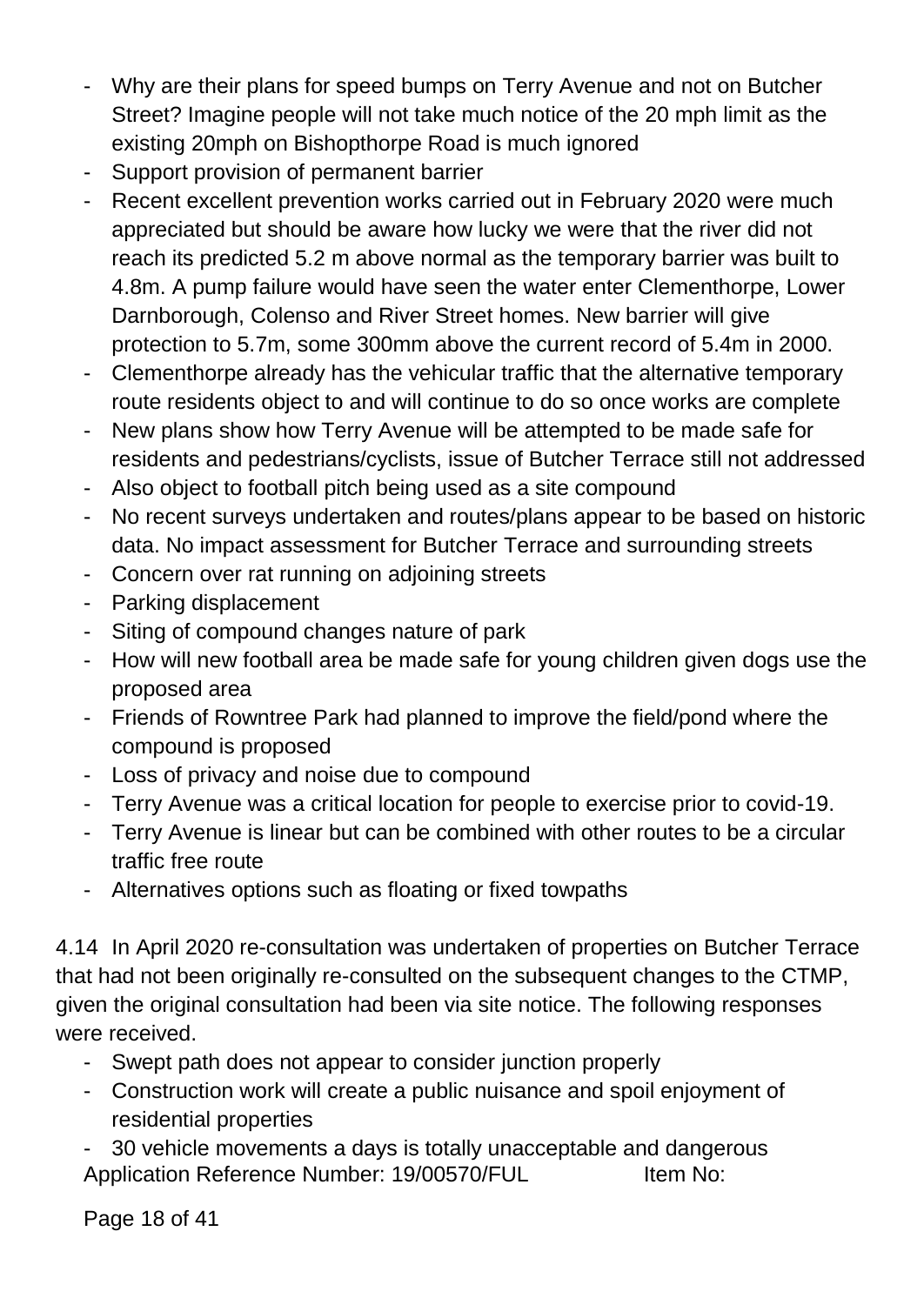# **5.0 APPRAISAL**

5.1 Section 38(6) of the Planning and Compulsory Purchase Act 2004 requires that planning applications be determined in accordance with the development plan unless material considerations indicate otherwise. The development plan for York for the purposes of this application consists of the saved policies of the revoked Yorkshire and Humber Regional Spatial Strategy (RSS) relating to the general extent of the York Green Belt.

5.2 The application site is partly within the Terry Avenue/New Walk Conservation Area where Section 72 of the Planning (Listed Buildings and Conservation Areas) Act 1990 requires that special attention shall be paid to the desirability of preserving or enhancing the character and appearance of that area. The general duty with respect to listed buildings in the exercise of planning functions is contained in Section 66 (1) of the Planning (Listed Buildings and Conservation Areas) Act 1990. This states that in considering whether to grant planning permission for development which affects a listed building or its setting, the local planning authority shall have special regard to the desirability of preserving the building or its setting or any features of special architectural or historic interest which it possesses.

## 5.3 MAIN ISSUES

- flood risk
- impact on the designated heritage assets
- impact on the streetscene
- highway safety and parking
- impact on amenity and living conditions of adjacent occupiers
- trees
- ecological issues
- protection of playing field
- land contamination
- green belt
- very special circumstances

FLOOD RISK

Application Reference Number: 19/00570/FUL Item No:

Page 19 of 41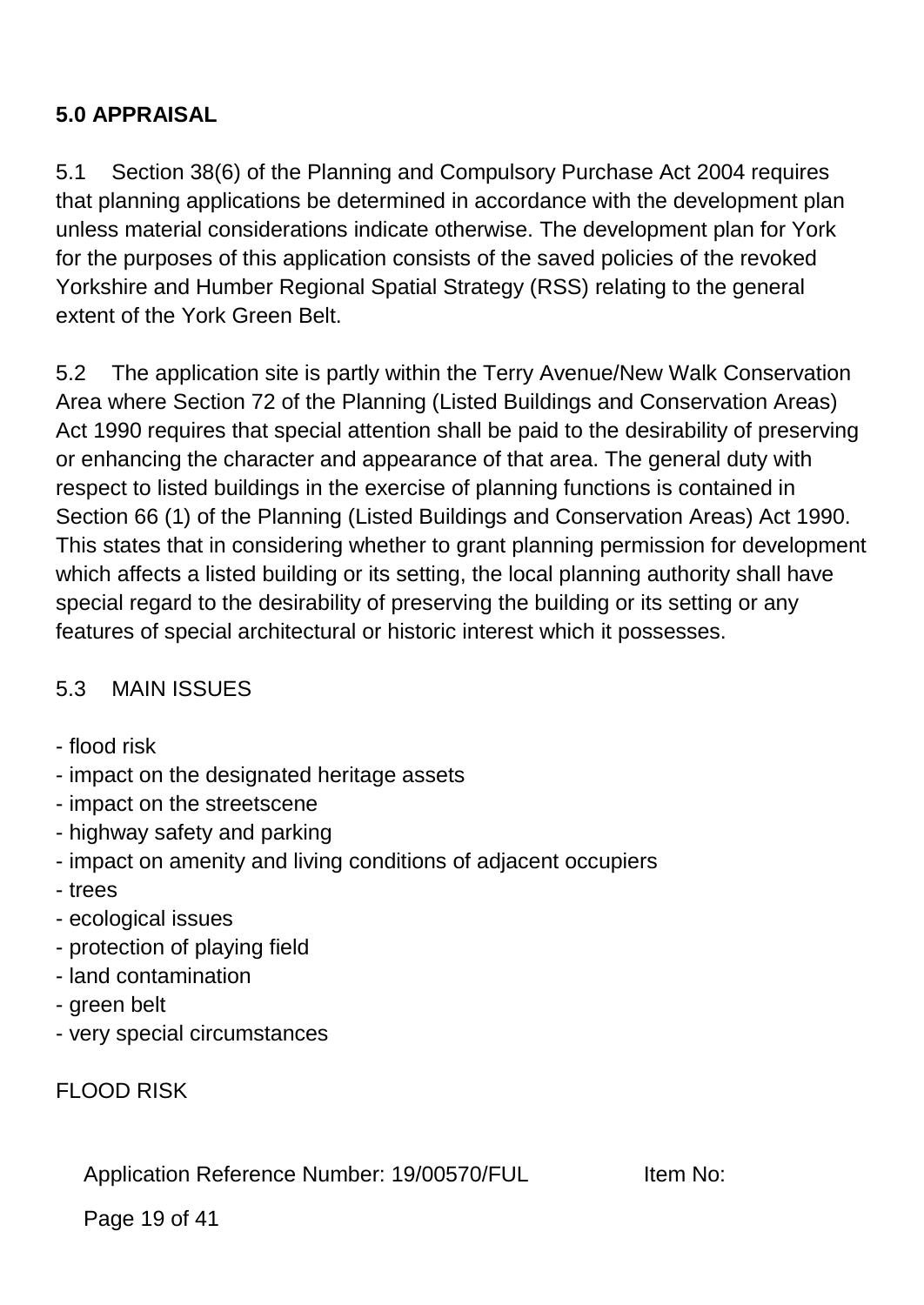5.4 Paragraph 2.14 of the 2018 Draft Plan states that the plan will ensure development does not result in increased flood risk elsewhere and, where possible, achieves reductions in flood risk overall. In considering the flood risk implications of the scheme, it is important to consider whether the proposal has complied with the sequential test directing development away from areas that are at highest risk of flooding, as set out in chapter 14 of the NPPF. Development should not be permitted if there are reasonably available sites appropriate for the proposed development in areas with a lower risk of flooding' (paragraph 158). If it is not possible for development to be located in zones with a lower risk of flooding, the NPPF allows the exception test to be applied to the development. The need for the exception test will depend on the potential vulnerability of the site and of the development proposed, in line with the Flood Risk Vulnerability Classification set out in national planning guidance (the NPPG). The application site is within Flood Zone 3b – functional flood plain. The NPPG requires therefore that the sequential test be undertaken. The type of development proposed is classed as water compatible and is therefore appropriate; the exception test is not required. However the guidance states that in Flood Zone 3b (functional floodplain) water-compatible uses, should be designed and constructed to:

- remain operational and safe for users in times of flood;
- result in no net loss of floodplain storage;
- not impede water flows and not increase flood risk elsewhere.

5.5 The Sequential Test is passed on the following grounds -

- The proposed development is flood alleviation works designed to improve the level of protection to buildings in the Clementhorpe area.

- The works are required in Flood Zone 3b; they are location specific in order to provide better resilience to flooding locally and consequently pass the sequential test.

5.6 The application refers to flood risk AEP. AEP is the probability over the course of a year that there will be a flood event equal to or exceeding the indicated flood extent, depth or level. The submitted Flood Risk Assessment states that the proposal will improve protection to 135 houses in the Clementhorpe area and that no properties have been identified as being affected by a transfer of flood risk due to the construction of flood defences in Clementhorpe.

Application Reference Number: 19/00570/FUL Item No: 5.7 The proposed works have been considered by the Council's Flood Risk Management Engineer and also Yorkshire Water. There are no objections to the

Page 20 of 41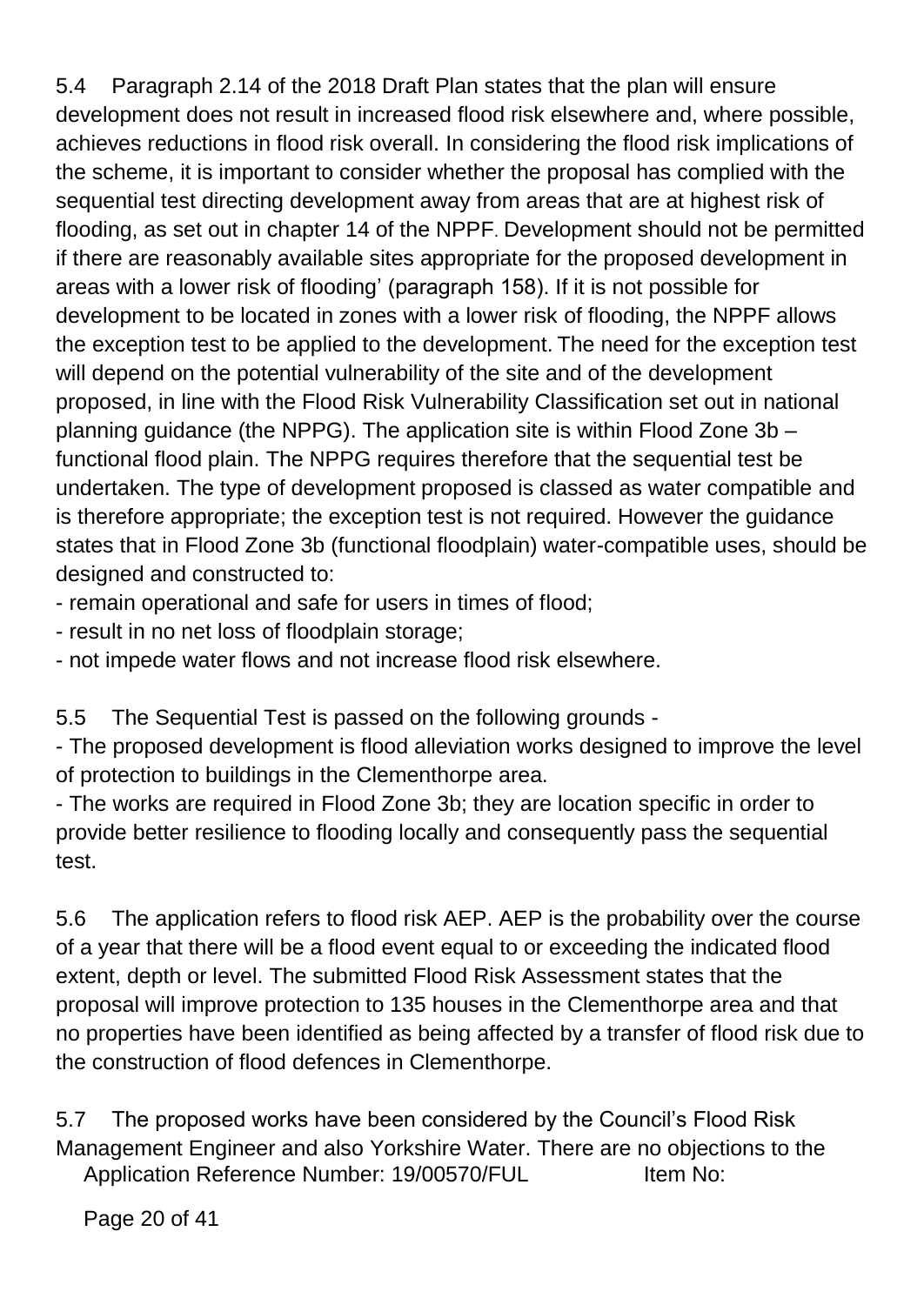proposed development on flood risk grounds from these consultees subject to conditions. While the Council's Flood Risk Engineer has sought an additional condition seeking details of the design of the grout curtain, this work is being carried out under the Environment Agency's permitted development rights and a large portion of this work lies outside of the red line boundary of the application. As such the condition is not considered to meet all the necessary tests for the imposition of a planning condition.

# IMPACT ON HERITAGE ASSETS

5.8 The NNPF defines listed building and conservation area as 'designated heritage assets'. Paragraph 192 of the NPPF states that with regard to heritage assets when determining applications local planning authorities should take account of:

a) the desirability of sustaining and enhancing the significance of heritage assets and putting them to viable uses consistent with their conservation;

b) the positive contribution that conservation of heritage assets can make to sustainable communities including their economic vitality; and

c) the desirability of new development making a positive contribution to local character and distinctiveness.

5.9 NPPF paragraph 190 advises that the particular significance of a heritage asset that may be affected by the development proposal should be identified and assessed.

5.10 Paragraph 193 of the NPPF states that when considering the impact of a proposed development on the significance of a designated heritage asset, great weight should be given to the asset's conservation (and the more important the asset, the greater the weight should be). This is irrespective of whether any potential harm amounts to substantial harm, total loss or less than substantial harm to its significance. Paragraph 194 states that any harm to the significance of a designated heritage asset from development within its setting should require clear and convincing justification.

5.11 The NPPF sets out where a proposed development would lead to substantial harm or to total loss of significance consent should be refused, unless this is necessary to achieve substantial public benefits that outweigh that harm or other specified factors apply (para 195). Paragraph 196 goes onto say that where a

Application Reference Number: 19/00570/FUL Item No:

Page 21 of 41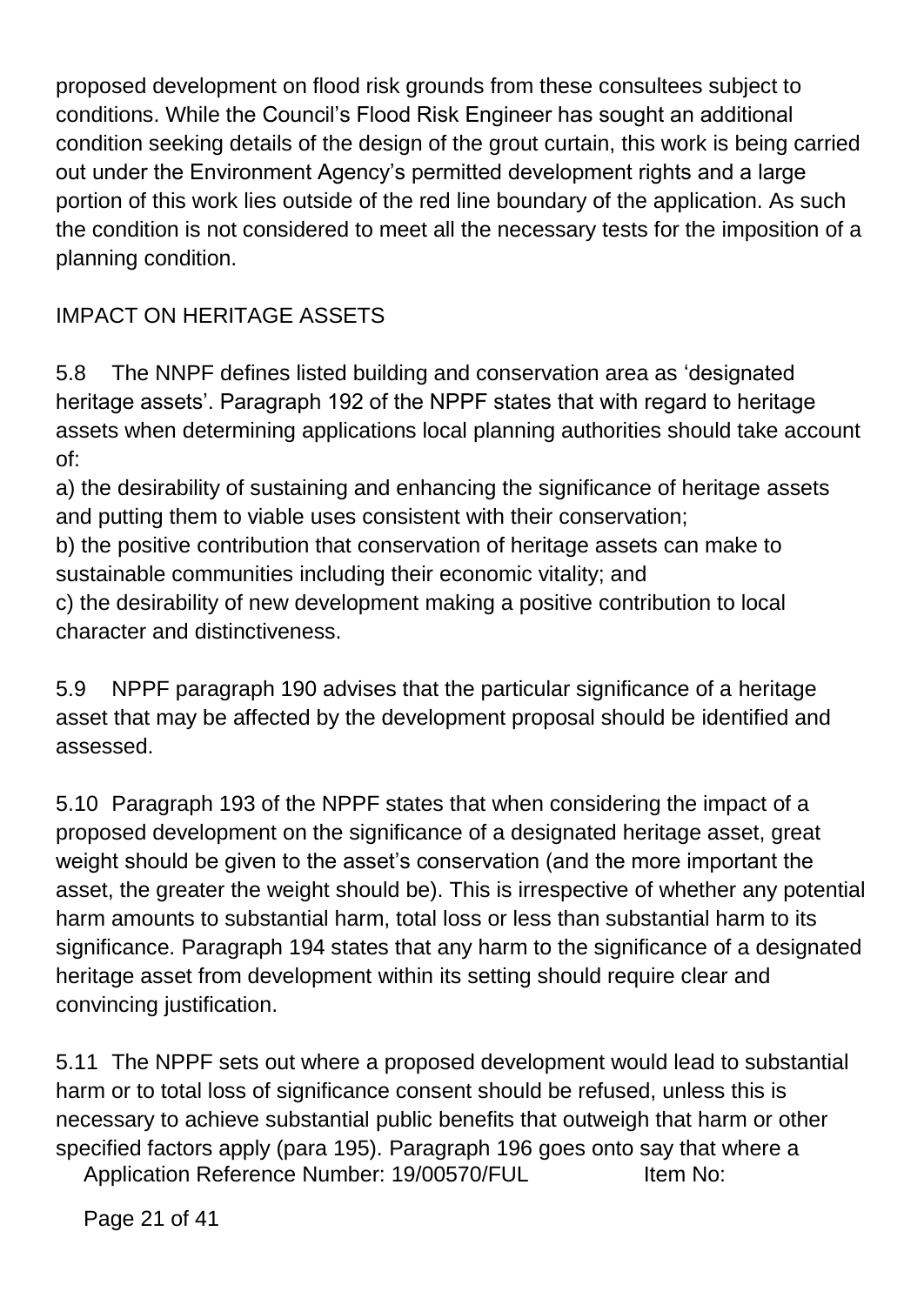development proposal will lead to less than substantial harm to the significance of a designated heritage asset, this harm should be weighed against the public benefits of the proposal.

5.12 The Courts have held that when a local planning authority finds that a proposed development would harm a heritage asset the authority must give considerable importance and weight to the desirability of avoiding such harm to give effect to its statutory duties under sections 66 and 72 of the 1990 Act. The finding of harm to a heritage asset gives rise to a strong presumption against planning permission being granted.

5.13 The NPPG states that "It is the degree of harm to the asset's significance rather than the scale of the development that is to be assessed. The harm may arise from works to the asset or from development within its setting."

5.14 Policy D4 of the 2018 Draft Plan states that proposals within or affecting the setting of a conservation area will be supported where they are designed to preserve or enhance the special character and appearance of the conservation area and would enhance or better reveal its significance. Harm to conservation areas will only be permitted where the public benefits outweigh the harm identified. Policy D8 of the 2018 Draft Plan states that proposals affecting a registered historic park and garden or their wider setting will be supported where they:

i. do not harm the layout, design, character, appearance or setting of the park or garden, key views into or out from the park;

ii. are sensitive to the original design intention and subsequent layers of design and the functional evolution of the park or garden and do not prejudice any future restoration.

iii. would enhance or better reveal the significance of the Historic Park and garden or would help to secure a sustainable future for a feature within it.

5.15 The New Walk/Terry Avenue Conservation Area includes the public highway running along Terry Avenue, including for the most part the public footpath. Notably, the footpath in front of Waterfront House and at the junction with Clementhorpe is not included. The special character of the conservation area lies in the relationship between the natural form of the river and the planned landscapes which border it on each side, in this case along the riverside route of Terry Avenue. The northern part is bound by significant buildings now in residential use. Waterfront House itself is a

Application Reference Number: 19/00570/FUL Item No: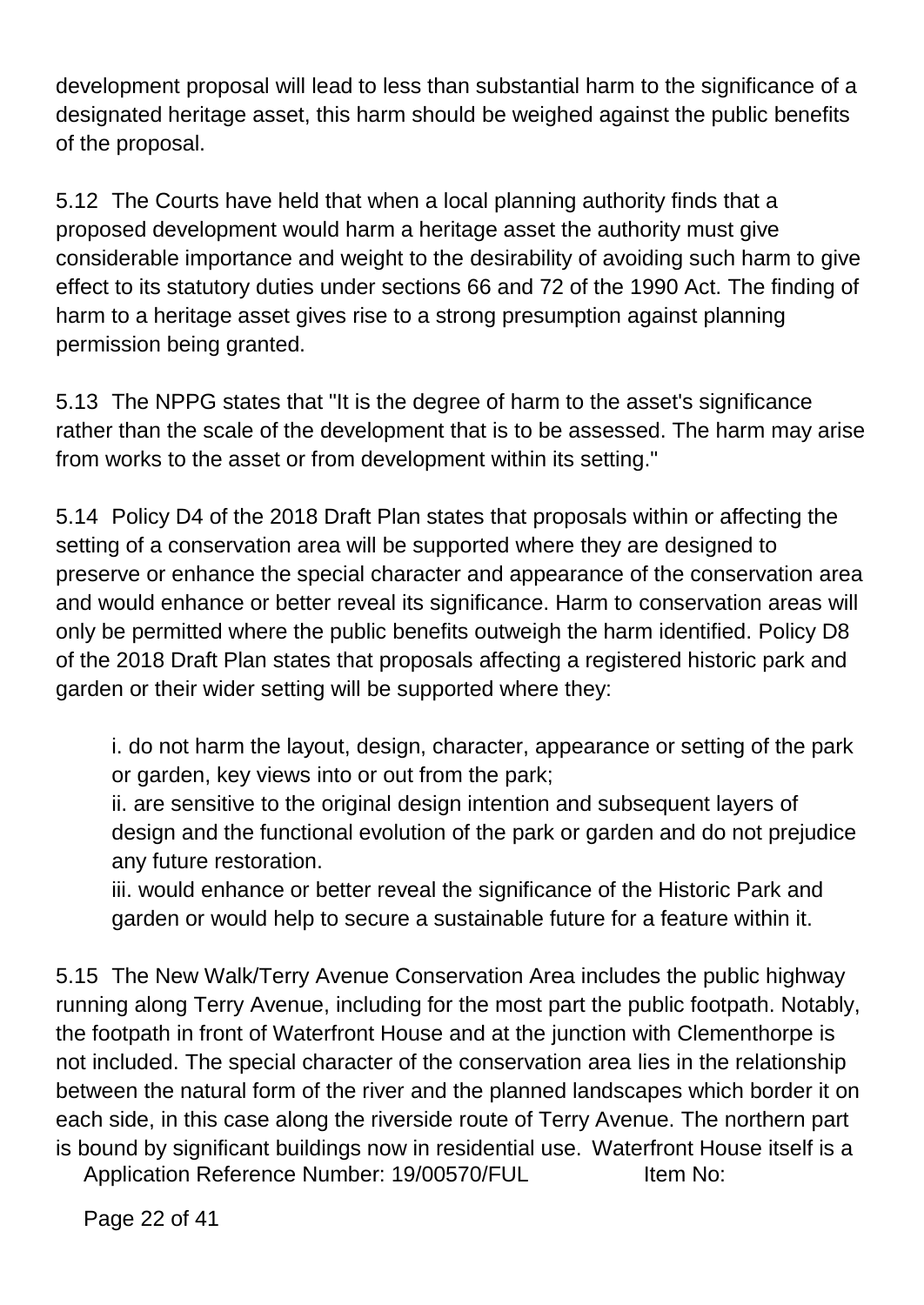prominent brick building with an industrial/warehouse aesthetic. Further south the conservation area runs alongside Rowntree Park and is characterised by the formal boundary with the park and a lack of housing. The proposed development due to the location affects the character of the conservation area with the addition of metal flood gates and equipment into a predominantly brick edge to the conservation area. There will also be minor temporary alterations to the cycle and foot path layout within the conservation area to facilitate the highway changes. Furthermore, Rowntree Park is a Grade II listed historic park. The boundary for the listing does not include the area where the temporary compound is proposed to be sited. The compound and highway alterations are temporary and will be removed in its entirety when the works are complete and subject to condition returning the compound site to its appearance as a grassed informal playing field there will be no harm to the setting of the listed park.

5.16 The proposed development would result in some modest harm to the setting of the Conservation Area through the introduction of new structures such as the flood gates and cabinet. The cabinet and gates are located outside of, but adjacent to, the conservation area. As such, the setting of the conservation area is relevant. As the Conservation Architect has noted, the structures are functional in their nature, cannot be located elsewhere and only limited design amendments can be made as a result. The harm to the conservation area and its setting is considered to be less than substantial and as per paragraph 196 of the NPPF there are significant public benefits in the form of flood protection measures for a large number of dwellings. As such the public benefits of the proposal are considered to outweigh the identified harm to the significance of the conservation area.

## IMPACT ON THE STREETSCENE

5.17 Section 12 of the NPPF sets out that the creation of high quality buildings and places is fundamental to what the planning and development process should achieve. Policy D1 of the 2018 Draft Plan carries moderate weight and states that proposals will be supported where they improve poor existing urban and natural environments, enhance York's special qualities and better reveal the significances of the historic environment. Development proposals that fail to take account of York's special qualities, fail to make a positive design contribution to the city, or cause damage to the character and quality of an area will be refused.

Application Reference Number: 19/00570/FUL Item No:

Page 23 of 41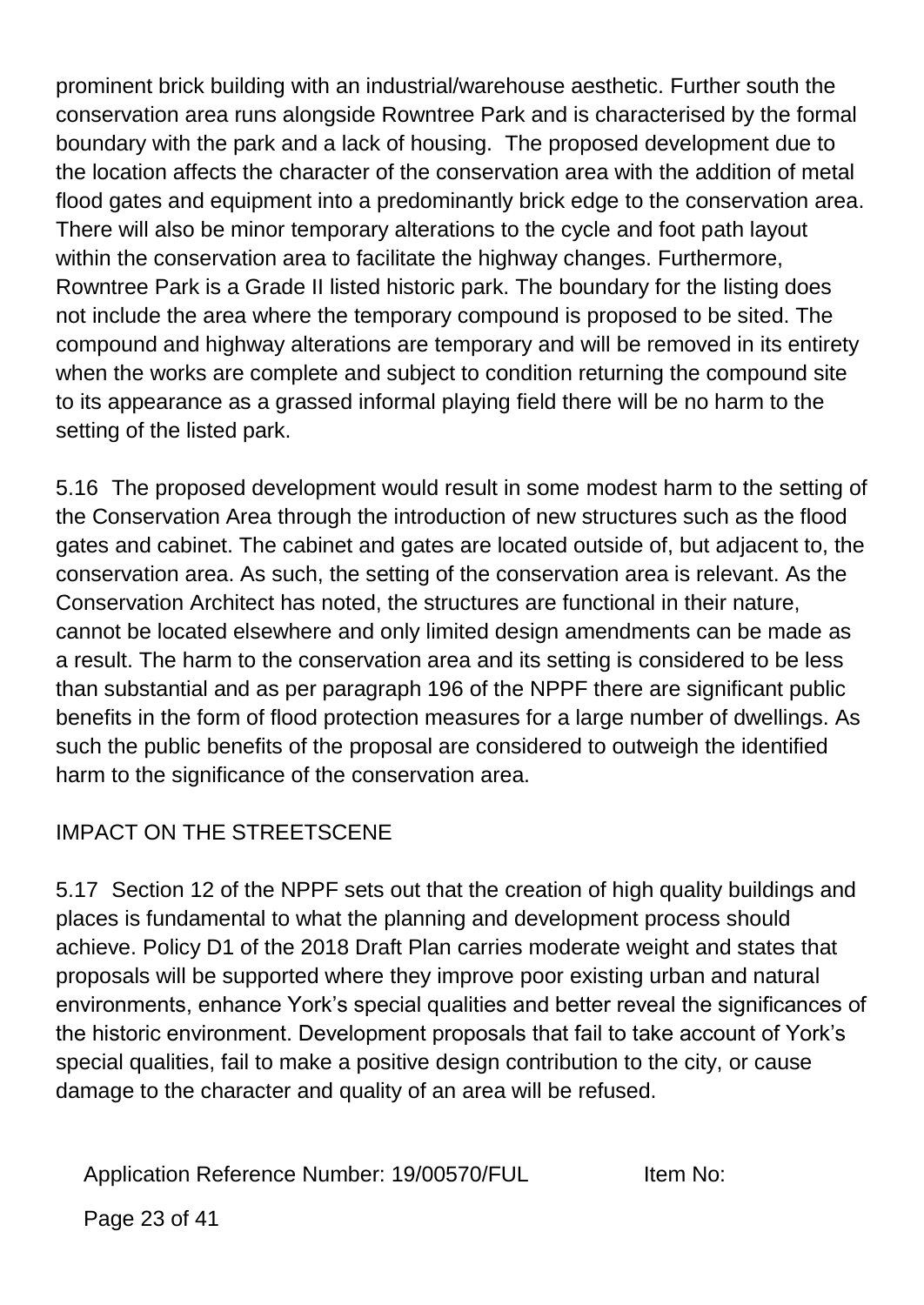5.18 The proposed development will include over 20 metres of walls adjacent to existing buildings on Waterfront House and a further wall on Lower Ebor Street and also the new floodgates on Clementhorpe. The proposed walls are to be in brick to match the prevailing character of the area and existing buildings. The flood gate and associated infrastructure is to replace similar existing flood defences. Subject to appropriate conditions, the proposed development is considered to be acceptable with regard to the impact on the streetscene.

## HIGHWAYS AND PARKING

5.19 Paragraph 108 of the NPPF states that applications for development ensure a safe and suitable access to the site can be achieved for all users. Paragraph 109 goes on to say that development should only be refused on highways grounds if there would be an unacceptable impact on highway safety, or if the residual cumulative impacts on the road network would be severe. Policy T1 of the 2018 Draft Plan states that to provide safe, suitable and attractive access, development proposals will be required to demonstrate there is safe and appropriate access. Proposals should create safe and secure layouts for motorised vehicles (including public transport vehicles), cyclists, pedestrians that minimise conflict.

5.20 The main highway issues are the closure of Terry Avenue and the duration of the works, the impacts on highway safety as a result of the works and the proposed diversion routes.

5.21 Given the popularity of Terry Avenue as a quiet riverside route for cyclists and pedestrians to the centre of York the lengthy closure of the route has resulted in a substantial number of objections. It is acknowledged that there will be considerable disruption to users of this route both for leisure and commuting journeys (including to local schools) and that it will be for a considerable period of time. It also important to note that the route at the southern end of the site from west of Butcher Terrace to Millennium Bridge also forms a popular part of the pedestrian and cycle network and intersects with the north – south route from Terry Avenue.

5.22 The applicant and highways officers have undertaken a very thorough review and consideration of possible alternatives and mitigation measures such as diversion routes. The applicant has considered other options to reduce the impact on these routes. Changes have included altering the construction method for underground works along Terry Avenue to reduce the timescales of closure. Access

Application Reference Number: 19/00570/FUL Item No:

Page 24 of 41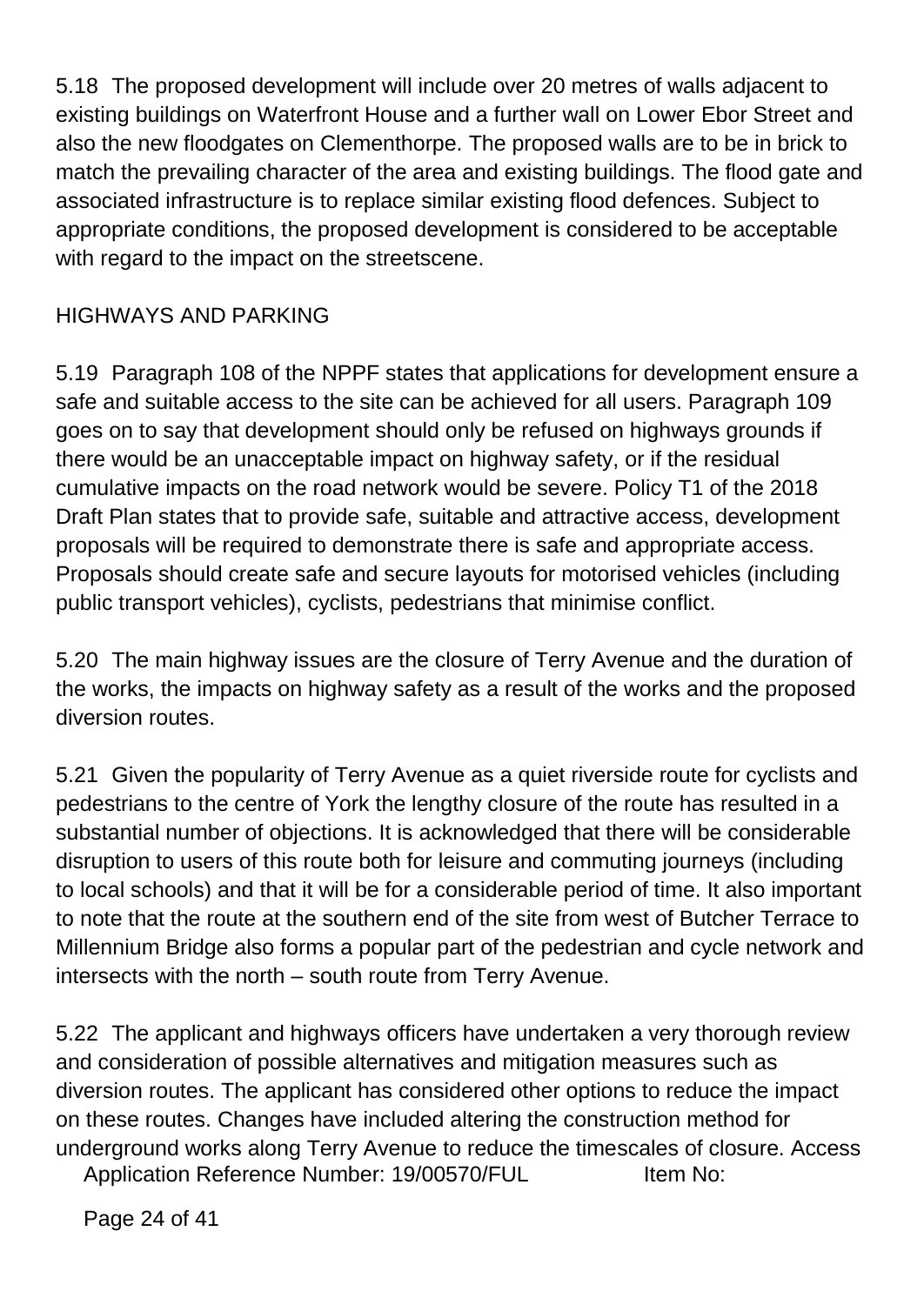to the site is heavily constrained with Rowntree Park and predominantly terraced housing to the west. To the east is the river. Access from the north is constrained by the height restriction under Skeldergate Bridge. While objections remain to the proposal, it is accepted that due to the nature of the works on Terry Avenue that the road is required to be closed temporarily.

5.23 The use of Butcher Terrace for an estimate of up to 30 construction vehicles per day and other vehicles such as towed caravan has also been the subject of multiple objections on highway safety grounds given the popularity of this route for cyclists and pedestrians.

5.24 The applicant has been required to undertake a road safety audit to demonstrate that the vehicles using the route can negotiate the turn from Bishopthorpe Road into Butcher Terrace and vice versa. The information submitted shows that access and egress between Butcher Terrace and Bishopthorpe Road will need to be to and from the north.

5.25 The compound at the eastern end of Butcher Terrace has been re-sited further to the north, on the site of the football pitch. This will reduce the highway conflict with other users as construction vehicles heading from the compound to the application site will be required to make less manoeuvres across the route connecting Butcher Terrace and Millennium Bridge. The proposed compound will include a turning circle within the compound design which will serve to reduce construction vehicle manoeuvres within the highway. While the applicant considered alternative compound sites such as Bishopthorpe Road car park and Rowntree Park car park, these have all been discounted as has the use of the river for water based transportation.

5.26 Due to the constraints of access to the site set out above it has been agreed with highways officers that access to the site and businesses on Terry Avenue should be via Butcher Terrace. Mitigation measures are set out in the CTMP, including speed restrictions and the use of banksmen for construction.

5.27 The applicants have proposed diversionary routes for pedestrians and cyclists and these are set out in the CTMP. These have been discussed with Council officers, and local groups. The diversion routes will be signed and their use encouraged. It is recognised that there are a number of potential other routes for

Application Reference Number: 19/00570/FUL Item No:

Page 25 of 41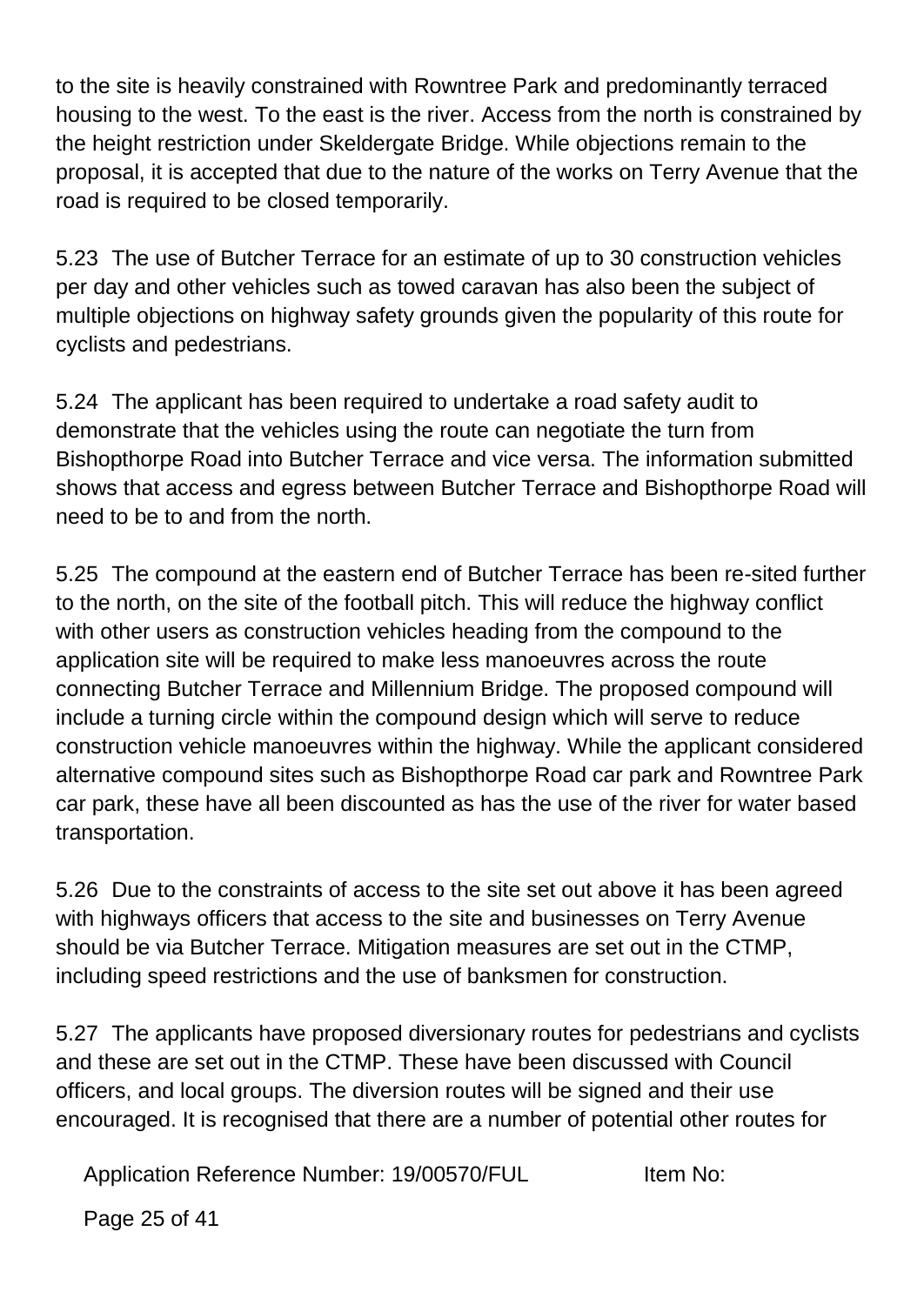cyclists to use and these will vary depending on the locations of the start and end points of a cyclist's route.

5.28 Objectors have noted that Terry Avenue provides a leisure route for vulnerable cyclists to practice and gain confidence/proficiency. The closure will have an impact on this, but there are other local off road routes nearby such as the riverside path on the eastern side of the river and the route around the racecourse that are already used for the same purpose. To reduce the impact on school journeys, the Highways Officer has recommended that construction vehicles only travel to the site after 9am to reduce the impact in the Butcher Terrace area.

5.29 While the temporary disruption is acknowledged, subject to conditions, including a construction traffic management plan condition and restrictions on vehicle routing times, the proposal is considered to be acceptable when considered against national and draft local planning policies with regard to highway safety.

#### IMPACT ON NEIGHBOUR AMENITY

5.30 The NPPF states that developments should create places with a high standard of amenity for all existing and future users. It goes on to state that decisions should avoid noise from giving rise to significant adverse impacts on health and quality of life as a result of new development. Policies D1 and ENV2 of the 2018 Draft Plan consider amenity.

5.31 It is acknowledged there will be temporary disruption to the residents of Butcher Terrace in terms of an increase in noise and the level of comings and goings from traffic due to the temporary siting of the compound and the diversion of additional traffic down the road. Conditions are proposed to minimise the impact by restricting working hours and restricting the speed of vehicles down the residential streets.

5.32 The Council's Public Protection Officer has considered the noise assessment supplied by the applicant and note that there will likely be an adverse impact with regard to noise and vibration for some residents of Waterfront House due to the necessary works. These residences have been consulted directly by the Environment Agency and temporary relocation for certain occupiers may be necessary. Given the location of the works adjacent to the building and their necessity it is considered that a planning condition

Application Reference Number: 19/00570/FUL Item No:

Page 26 of 41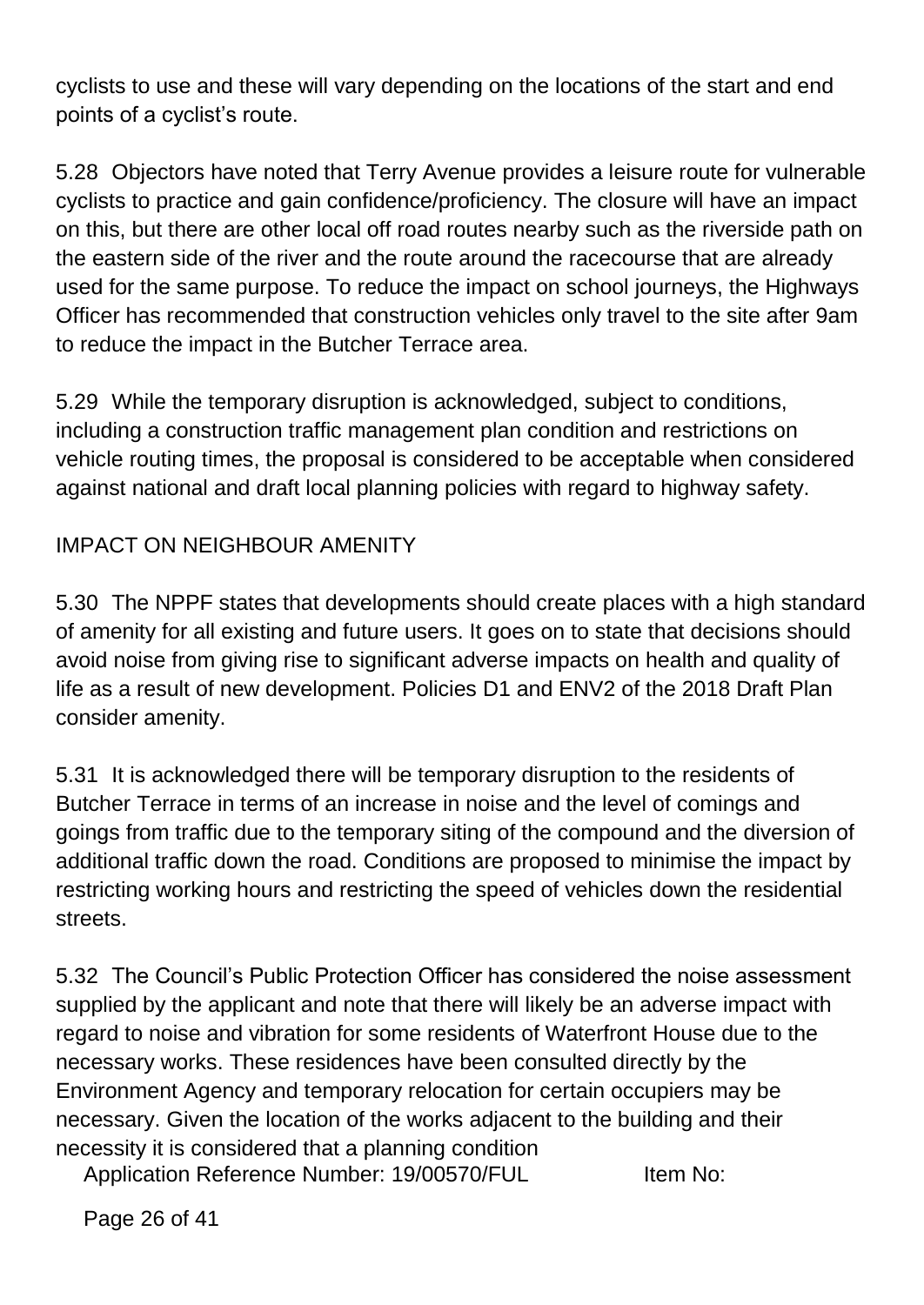5.33 The Council's Environmental Health Officer has raised the issue regarding the impact of vibration to residential buildings along Terry Avenue. The applicant has carried out some surveys and further surveys will be undertaken. If planning permission is granted, a construction and environmental management plan will be required to be submitted and agreed as a planning condition.

5.34 Concerns have been raised by the occupiers of 16 Cameron Grove with regard to an impact on amenity from the proposed compound. The applicant has advised that due to space constraints, the compound will be double stacked in height in terms of the cabins. They have noted that windows will not be to the west facing elevation or they will be glazed. To ensure residential amenity is protected a condition requiring this will be recommended.

## TREES

5.35 Paragraph 170b) of the NPPF notes the benefits for the natural environment of trees and woodland. Policy D2 of the 2018 Draft Plan states proposals will be encouraged and supported where they recognise the significance of landscape features such as mature trees. Draft Policy GI4 is also relevant. The proposed development will result in the removal of three trees in the vicinity of the new Roomzzz hotel and Dukes Wharf. One is category B (moderate quality) Rowan tree and the other two are category C (low quality). The Environment Agency is willing to replace trees at a ratio of 5:1 with the location to be agreed. The works to trees along Terry Avenue is considered to be small scale and acceptable in principle to allow access. Additionally protection will be required for trees close to the proposed passing places. The Council's Landscape Architect has considered the proposals and has recommended a set of conditions to ensure that the works to the trees are acceptable. Subject to these conditions, the proposal is considered to comply with the relevant national and local policies.

## ECOLOGY

5.36 Section 15 of the NPPF sets out that planning decisions should contribute to and enhance the natural and local environment. Paragraph 170 e) of the NPPF states that planning decisions should contribute and enhance the natural and local environment by wherever possible helping to improve local environmental

Application Reference Number: 19/00570/FUL Item No:

Page 27 of 41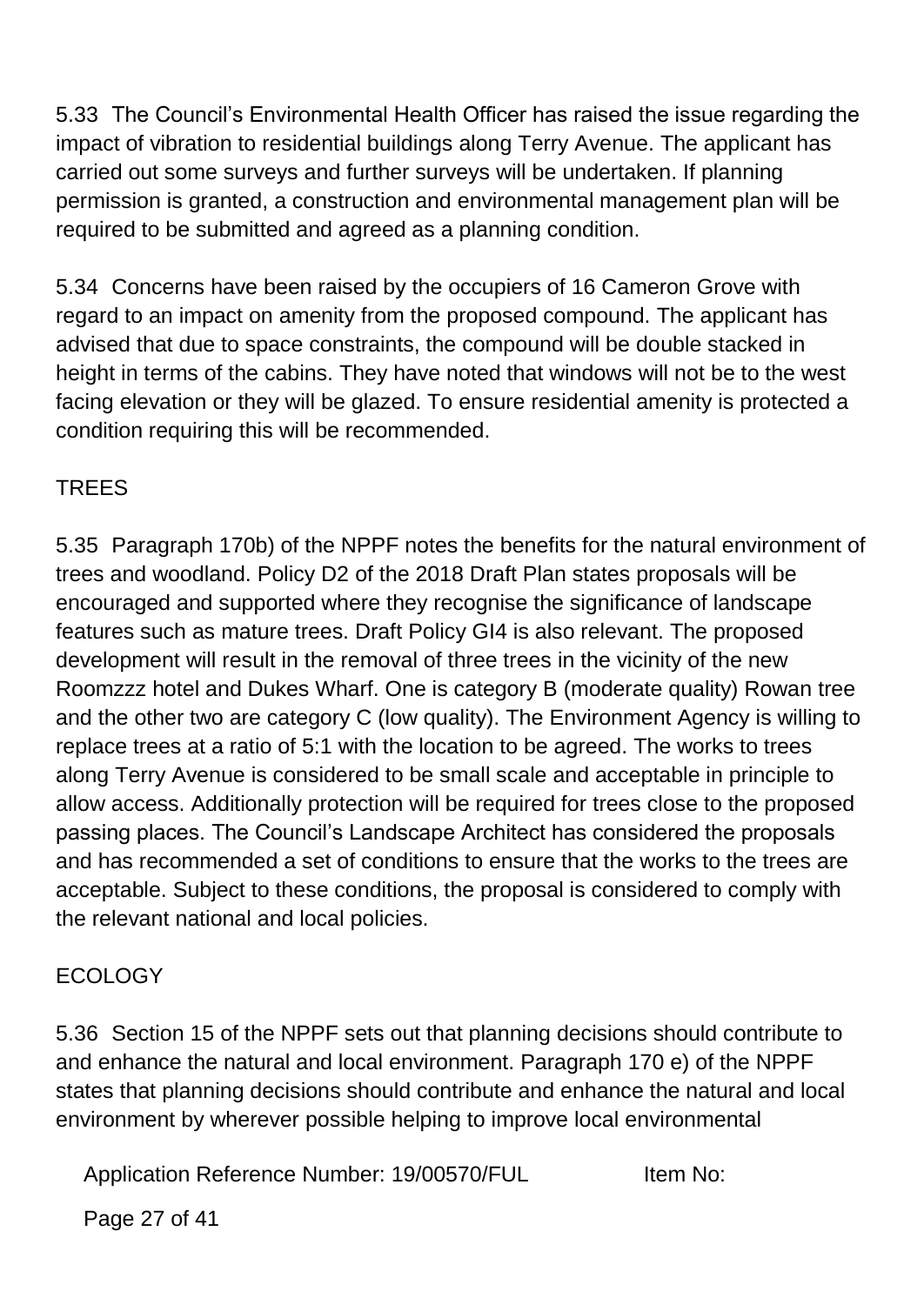conditions, such as water quality, taking into account relevant information such as river basin management plans.

5.37 According to Policy GI2 of the 2018 Draft Plan development should, where appropriate, ensure the retention, enhancement and appropriate management of features of biological interest and result in net gain to, and help to improve, biodiversity. The policy also states that development should, where appropriate, maintain and enhance the rivers, banks, floodplains and settings of the River Ouse for its biodiversity, cultural and historic landscapes, as well as recreational activities where this does not have a detrimental impact on the nature conservation value.

5.38 The proposed temporary compound will lie to the west of an existing pond located in the south eastern corner of the park. The proposed compound will be restricted to the existing mown area of the park. Public representations have also made reference to tansy beetles on the river bank of the Ouse in the location of the application site. Accompanying the planning application was an Ecological Impact Assessment. This has been considered by the Council's Ecology Officer who has no objection to the proposal, subject to planning conditions. The applicant has submitted a Water Framework Directive assessment given the proposal and proximity to the River Ouse which concludes that no the impacts on the waterbody were no greater than negligible.

# PROTECTION OF PLAYING FIELD

5.39 Paragraph 97 of the NPPF states that existing open space including playing fields, should not normally be built on. One exception is the loss resulting from the proposed development would be replaced by equivalent or better provision in terms of quantity and quality in a suitable location. Policy GI5 of the 2018 Draft Plan states proposals will not be permitted which would lead to the loss of, open space of recreational importance unless the open space uses can be satisfactorily replaced. The siting of the compound requires the temporary relocation of the informal football pitch. The applicant has suggested two locations in very close proximity to the south on existing public open space. Furthermore, the applicant has advised that when the compound has been removed, the original pitches will be reinstated with potential betterment. Sports England have removed their original objection to the proposal as a result. The proposal is therefore considered to comply with Paragraph 97 and draft policy GI5.

Application Reference Number: 19/00570/FUL Item No:

Page 28 of 41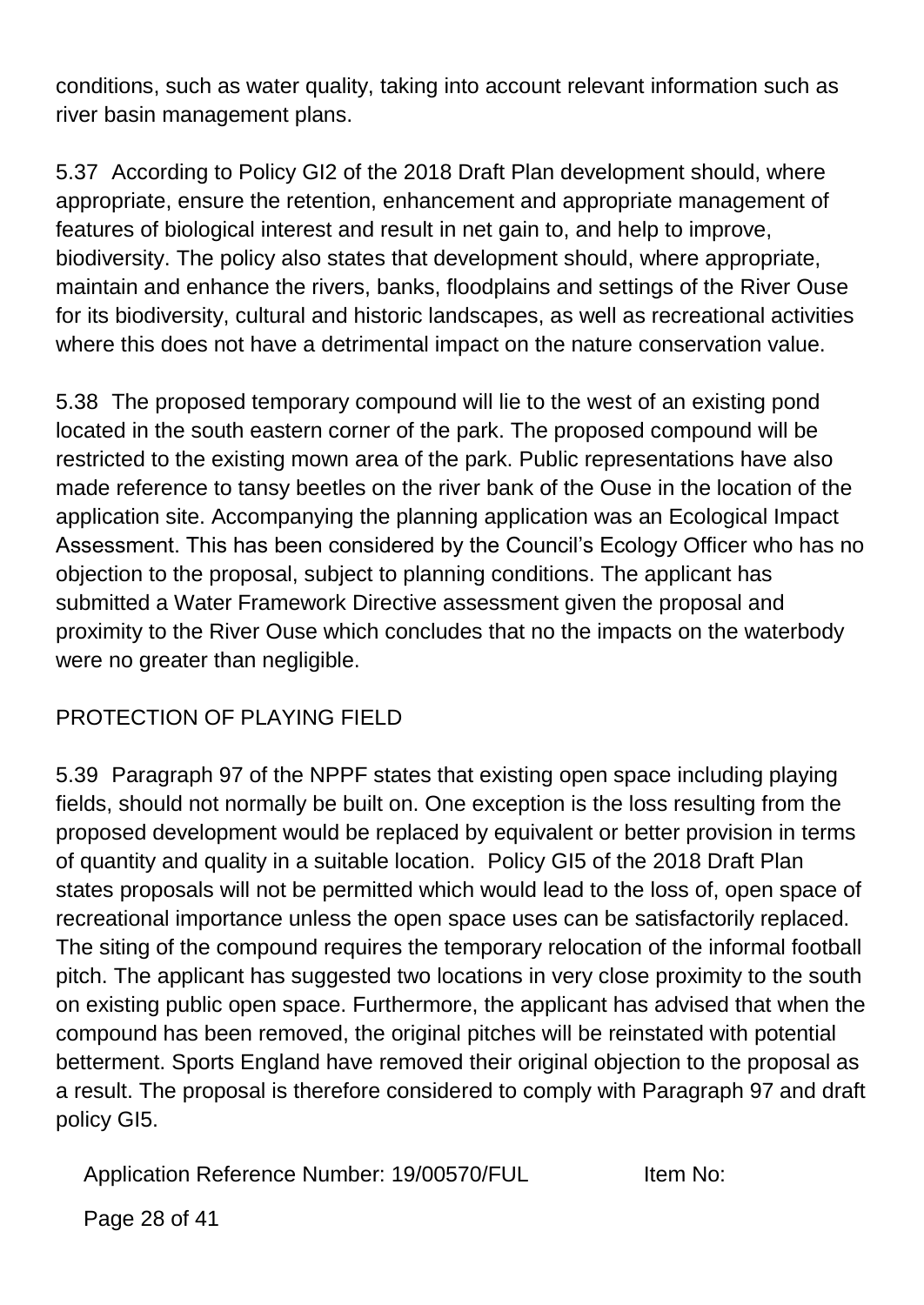## LAND CONTAMINATION

5.40 NPPF paragraph 178 requires that decisions should ensure that a site is suitable for its proposed use taking account of ground conditions and any risks arising from land instability and contamination.

5.41 Ground conditions at the Roomzz site were investigated as part of the scheme to re-develop. It was deemed that the site would be fit for purpose and there would be no risk to human health without mitigation (see approval of details application AOD/17/00359). As such this element of the scheme requires no further investigation.

## GREEN BELT

5.42 The exact boundaries of the York Green Belt are to be fixed during the Local Plan process. However, the proposals map accompanying the 2018 Publication Draft Plan shows a Green Belt boundary that includes Terry Avenue and Rowntree Park. As set out in the Green Belt Topic Paper (Addendum, Annex 3) the site is considered to fulfil two green belt purposes by assisting in safeguarding the countryside from encroachment and preserving the setting and special character of the city. Having considered the site this assessment is agreed with as the site is adjacent to the developed edge of Butcher Terrace and furthermore this land forms part of a green wedge that continues north through Rowntree Park and along the river. Therefore, for the purposes of this application, the site is considered to be within the general extent of the Green Belt.

5.43 Paragraph 143 of the NPPF states that inappropriate development is, by definition, harmful to the Green Belt and should not be approved except in very special circumstances. Substantial weight must be given to any harm to the Green Belt. The NPPF goes on, in paragraphs 145 and 146 to set out what appropriate development in the Green Belt may be. Policy GB1 of the 2018 Draft Plan is also relevant, however only limited weight can be attached to this policy given the current stage of the Plan and the unresolved objections to the draft policy.

5.44 The proposed site compound is inappropriate development in the Green Belt, not falling within any of the exceptions set out in paragraphs 145 and 146. While it is noted the compound will be temporary in nature, there will be a change of use of the land to a use that does not fall within one of the green belt exceptions. Inappropriate

Application Reference Number: 19/00570/FUL Item No:

Page 29 of 41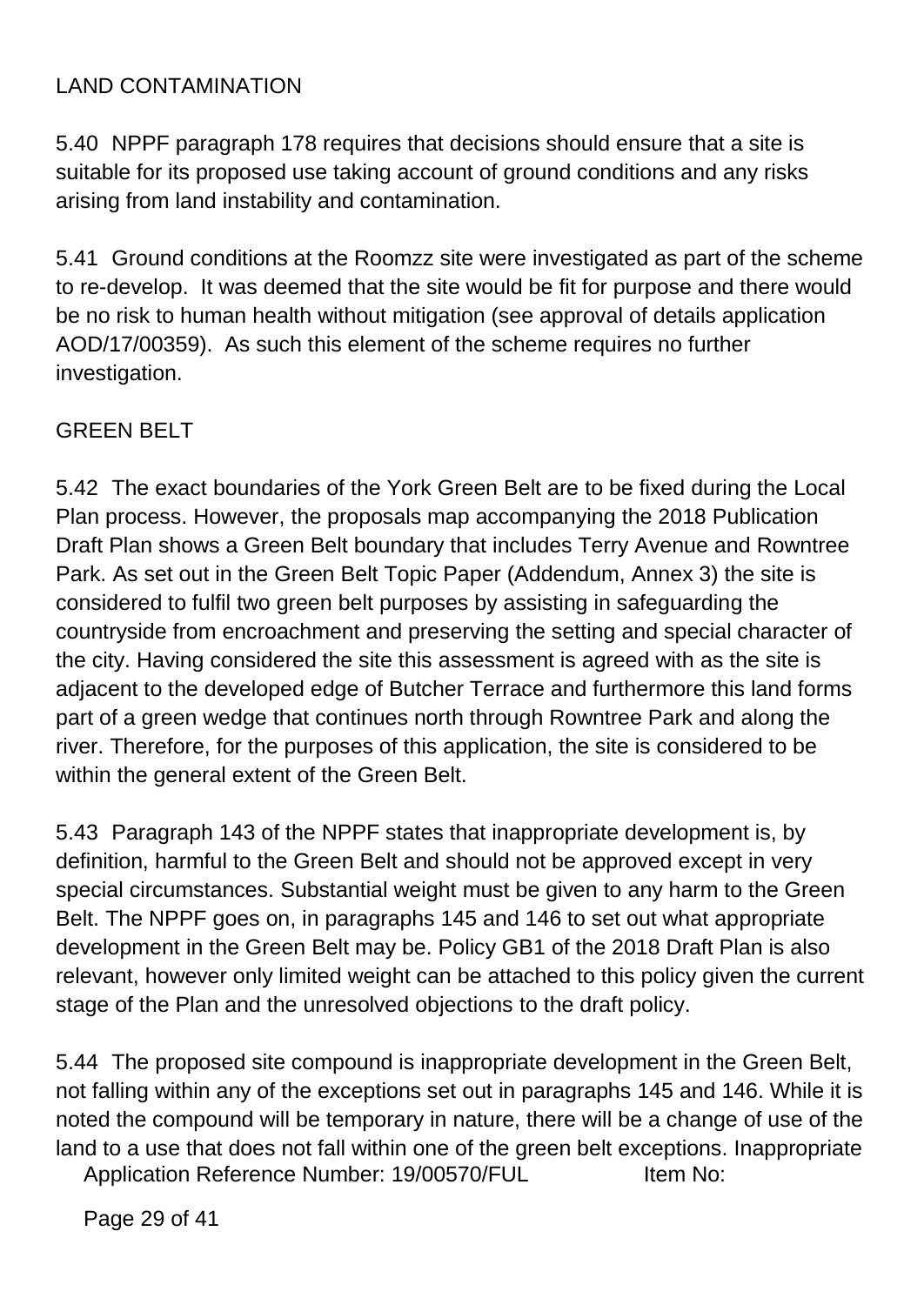development is by definition harmful to the green belt. Due to the introduction of hardstanding, including for parked cars and a site office, there will be a visual and spatial impact on the openness of the green belt that will cause some very limited harm to openness albeit on a temporary basis. The proposed development will also conflict with the purposes of including the land within the Green Belt which serves to protect the special character of the city and prevents encroachment into the countryside. Substantial weight is to be given to these harms to the Green Belt. Whether there are any very special circumstances that clearly outweigh the harm to the Green Belt and any other harm resulting from the proposal that would justify the granting of permission for the proposed development is assessed below in this report.

# VERY SPECIAL CIRCUMSTANCES

5.45 The proposed compound will be sited within the general extent of the Green Belt and constitutes inappropriate development. It is therefore necessary to consider whether there are any very special circumstances that would justify the approval of the application. Very special circumstances will not exist unless the potential harm to the Green Belt by reason of inappropriateness, and any other harms resulting from the proposal, is clearly outweighed by other considerations.

5.46 It is noted that the compound is temporary in nature and when the flood alleviation works are completed, the compound will be removed in its entirety. Furthermore, the proposed development would result in the considerable benefit of improved flood protection measures to 135 dwellings in the Clementhorpe area thereby markedly reducing the personal and economic distress and disruption caused when properties are flooded. These public benefits are considered to carry great weight in favour of the proposals.

# **6.0 CONCUSION**

6.1 Paragraph 11 of the NPPF states that planning decisions should apply a presumption in favour of sustainable development. This means approving development proposals that accord with an up-to-date development plan without delay. The proposed development does represent inappropriate development in the Green Belt. It will also cause very limited and temporary harm to the openness of the Green Belt and will conflict with two purposes of including the land within the Green Belt. Substantial harm is given to these harms to the Green Belt. While it is

Application Reference Number: 19/00570/FUL Item No:

Page 30 of 41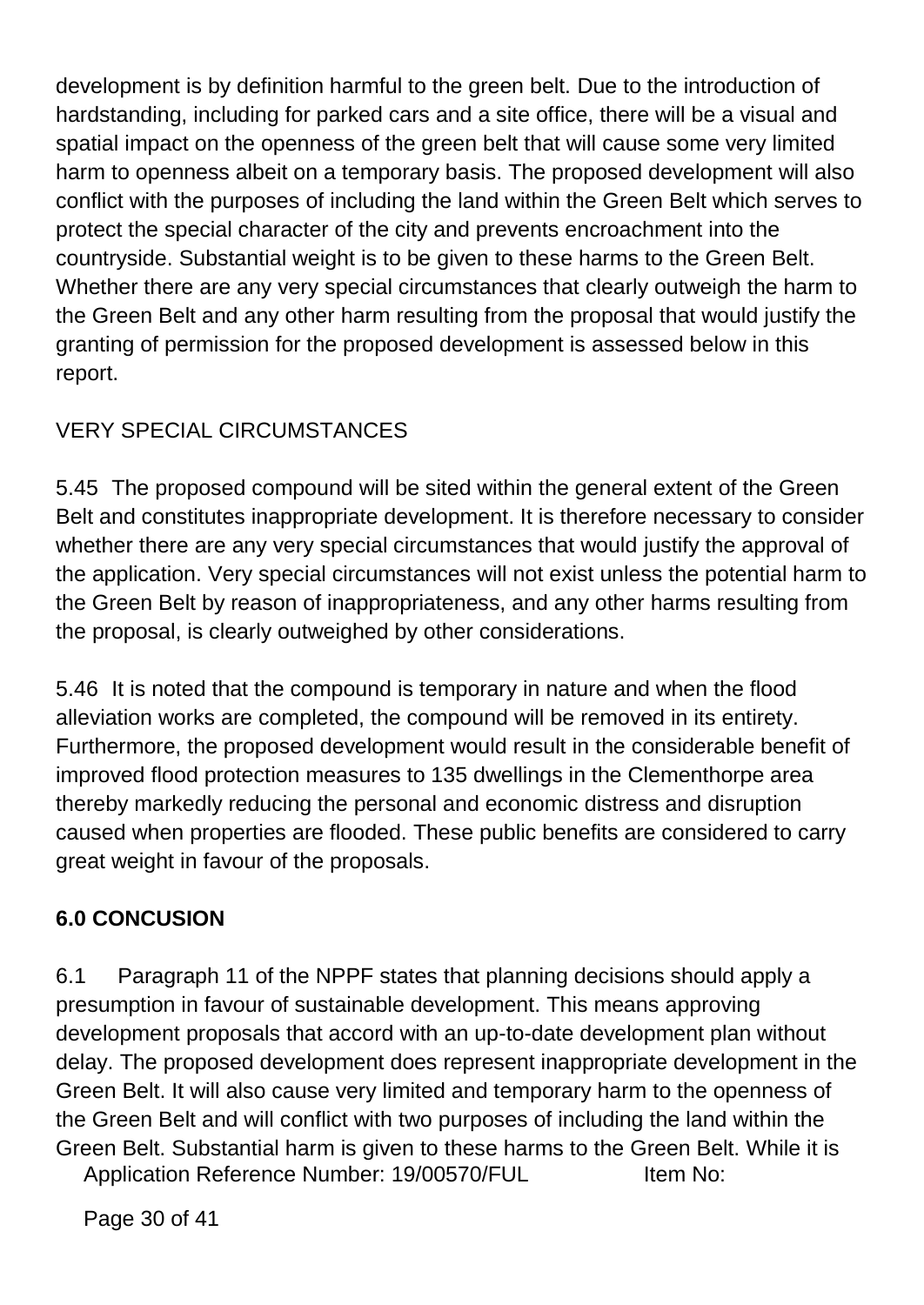noted there will be temporary disruption to local residents and users of the affected public highways, this disruption has been reduced as much as realistically possible given the unavoidable constraints of access to the site. There will be less than substantial harm to the conservation area and considerable importance and weight is given to the desirability of avoiding harm to the heritage assets in accordance with the statutory duties. The proposal is considered to be acceptable in all other matters, including neighbour amenity, highway safety, trees, playing fields, archaeology and ecology subject to appropriate conditions. The temporary disruption to local residents and users of the affected public highways should also be considered against the long term personal and economic disruption that would occur if the flood defences are not installed and there is a flooding incident in Clementhorpe that otherwise would have been prevented. The substantial public benefits in favour of the proposal are set out in paragraph 5.40 above, namely the improved flood defences to 135 properties. In this case it is considered that those public benefits are of sufficient weight to clearly outweigh the harms identified to the Green Belt and the heritage assets. Therefore, very special circumstances necessary to justify the proposal exist.

6.2 In the light of these conclusions, there are no protective policies within the NPPF which provide a clear reason for refusal. The presumption in favour of sustainable development therefore applies and approval is recommended.

#### **7.0 RECOMMENDATION:**

1 TIME2 Development start within three years

2 The development hereby permitted shall be carried out in accordance with the following plans and other submitted details:-

ENV0002071C-JBAB-00-4\_BO8-DR-PL-37100 rev P01

ENV0002071C-JBAB-00-B08-DR-PL-37101 rev P01

ENV0002071C-JBAB-00-B08-DR-PL-37102 rev P01

ENV0002071C-JBAB-00-B08-DR-PL-57100 rev P01

ENV0002071C-JBAB-00-B08-DR-PL-57101 rev P01

Application Reference Number: 19/00570/FUL Item No:

Page 31 of 41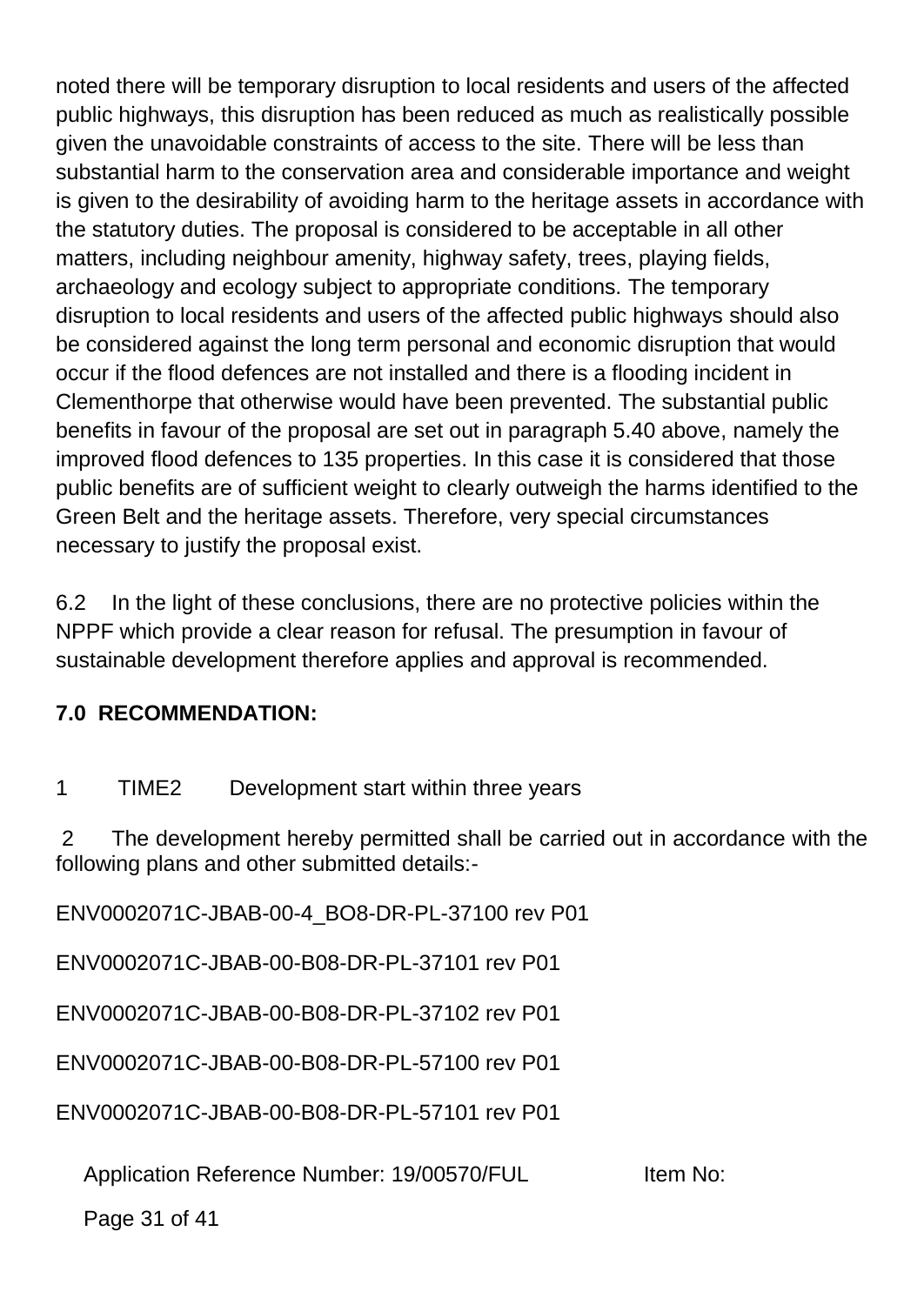ENV0002071C-JBAB-00-B08-DR-PL-07100 rev P01

Reason: For the avoidance of doubt and to ensure that the development is carried out only as approved by the Local Planning Authority.

3 A programme of post-determination archaeological mitigation, specifically an archaeological watching brief is required on this site.

The archaeological scheme comprises 2 stages of work. Each stage shall be completed and approved by the Local Planning Authority before it can be approved.

A) A watching brief and any post investigation assessment shall be completed in accordance with the programme set out in the approved Written Scheme of Investigation and the provision made for analysis, publication and dissemination of results and archive deposition will be secured. This part of the condition shall not be discharged until these elements have been fulfilled in accordance with the programme set out in the WSI.

B) A copy of a report (or evidence of publication if required) shall be deposited with City of York Historic Environment Record to allow public dissemination of results within 2 months of completion or such other period as may be agreed in writing with the Local Planning Authority.

This condition is imposed in accordance with Section 16 of NPPF.

Reason: The site lies within an Area of Archaeological Importance and the development may affect important archaeological deposits which must be recorded prior to destruction.

4 Prior to commencement of the development, a Construction Environmental Management Plan (CEMP) for minimising the creation of noise, vibration and dust during the demolition, site preparation and construction phases of the development shall be submitted to and approved in writing by the Local Planning Authority. The CEMP must include a site specific risk assessment of dust impacts in line with the guidance provided by IAQM (see http://iaqm.co.uk/guidance/) and include a package of mitigation measures commensurate with the risk identified in the assessment. All works on site shall be undertaken in accordance with the approved scheme, unless otherwise agreed in writing by the Local Planning Authority.

Reason: To protect the amenity of the locality

5 No construction works in the relevant area (s) of the site shall commence until measures to protect the public sewerage infrastructure that is laid within the site

Application Reference Number: 19/00570/FUL Item No:

Page 32 of 41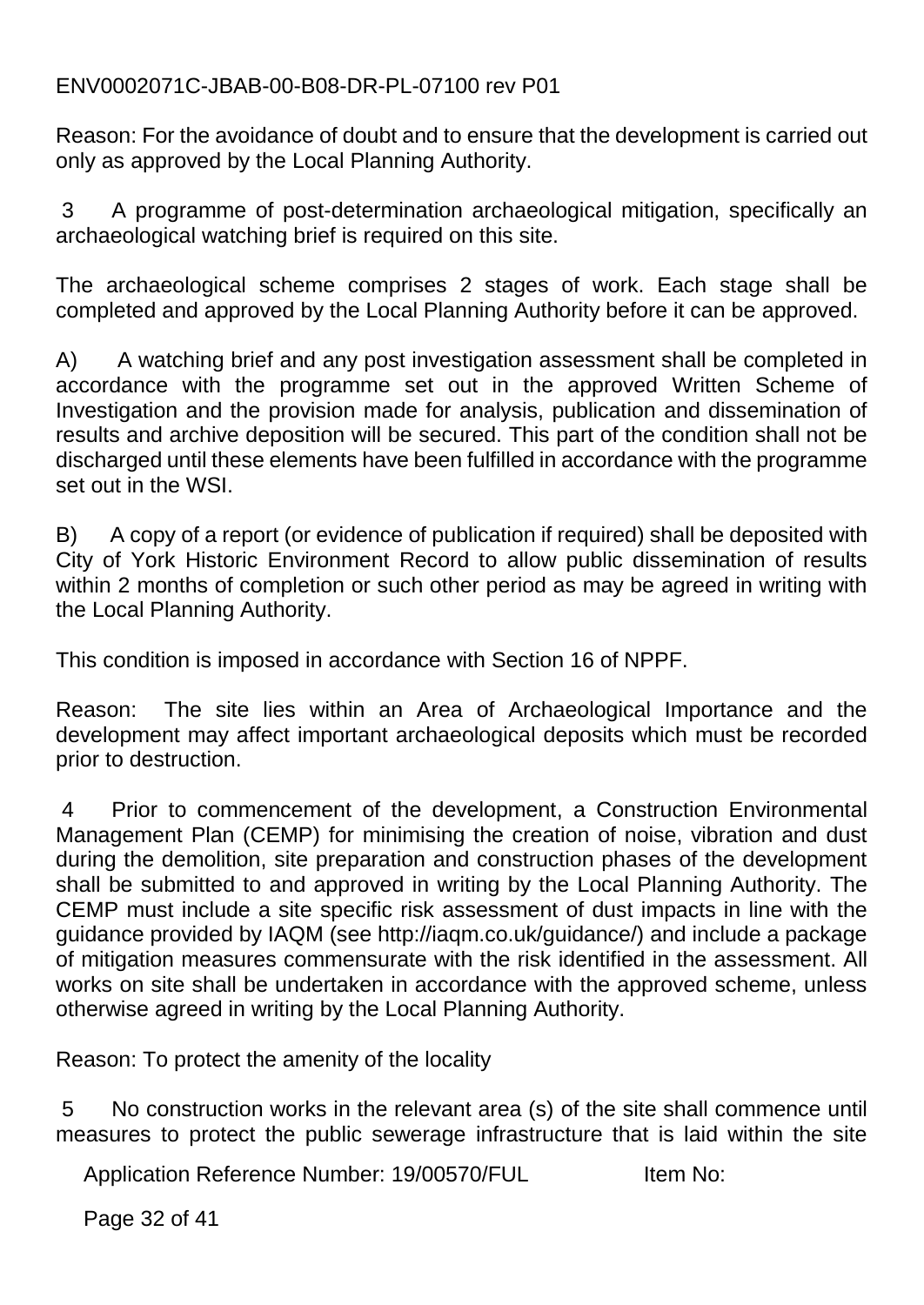boundary have been implemented in full accordance with details that have been submitted to and approved by the Local Planning Authority.

The details shall include but not be exclusive to the means of ensuring that access to the infrastructure for the purposes of repair and maintenance by the statutory undertaker and the means of ensuring that the public sewer will be protected from the backflow of water from the river shall be retained at all times. If the required protection measures are to be achieved via diversion or closure of any sewerage, the developer shall submit evidence to the Local Planning Authority that the diversion or closure has been agreed with the relevant statutory undertaker and that prior to construction in the affected area, the approved works have been undertaken.

Reason: In the interest of public health and maintaining the public sewer network.

6 No construction works in the relevant area (s) of the site shall commence until measures to protect the public water supply infrastructure that is laid within the site boundary have been implemented in full accordance with details that have been submitted to and approved by the Local Planning Authority.

The details shall include but not be exclusive to the means of ensuring that access to the infrastructure for the purposes of repair and maintenance by the statutory undertaker shall be retained at all times.

Reason: In the interest of public health and maintaining the public water supply.

7 No development shall take place until details of the proposed contractor's compound have been submitted to and approved by the Local Planning Authority. The information shall include site specific details of:

i) The means to demonstrate that the proposal does not lead to an increase or exacerbation of flood risk to others;

ii) The means of allowing the free access and egress of flood flows to and from the compound.

Reason: To ensure flood risk is not displaced onto others, and that existing flood flow routes are maintained.

8 No development shall take place until details of the Emergency Flood Evacuation Plan has been submitted to and approved by the Local Planning Authority

Reason: To ensure the safety of the site operatives at all time.

Application Reference Number: 19/00570/FUL Item No:

Page 33 of 41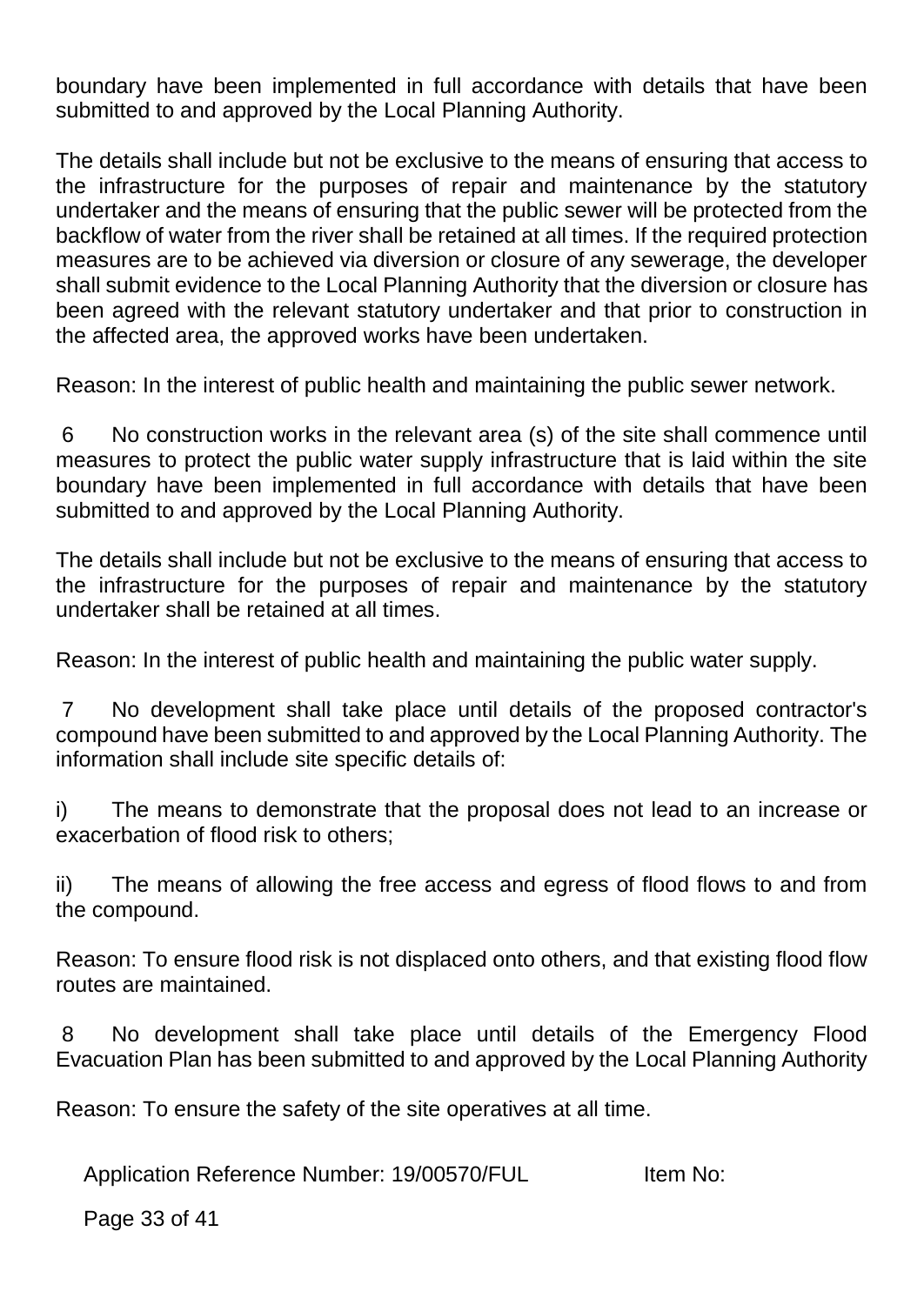9 The development shall not commence until the developer has submitted and the Council has approved in writing either

o A fully revised Construction Traffic Management Plan (CTMP), based on the York Flood Alleviation Scheme Clementhorpe, Construction Traffic Management Plan, March 2020 (CTMP 03/2020), or

o The York Flood Alleviation Scheme Clementhorpe, Construction Traffic Management Plan, March 2020, with suitable addendum.

The revised CTMP (or CTMP 03/2020 plus addendum) shall include, but not be limited to, the following details:

a) estimates of the daily number, type and size of delivery, construction and employee vehicular movements expected to be generated during each month of the construction of the development;

b) proposals for the hours of working on site, for the delivery of materials and the movement of materials off site by heavy commercial vehicles and smaller commercial vehicles and arrangements for preventing the deposit (and removal, as necessary) of mud and/or other debris on roads used by such vehicles;

c) proposed vehicle routing and waiting arrangements for

i. construction, delivery and employee vehicles (including maximising the time the site remains accessible from the north end of Terry Avenue)

ii. vehicles (e.g. car & caravan combinations and mobile homes) accessing the York Rowntree Park Caravan Club Site

iii. vehicles accessing Rowntree Park Car Park, Roomzzz Hotel and other premises, including the boat moorings, on Terry Avenue;

d) proposed pedestrian and cyclist diversion routes, including any diversion signing and other mitigation measures required to enable the safe passage of pedestrians and cyclists between Butcher Terrace and the city centre;

e) indicative proposals for traffic management measures and mechanisms for their review/revision, for ensuring the safe passage of all road users, including pedestrians and cyclists, along Butcher Terrace and Terry Avenue, and ensuring that inappropriate routes are not used by construction traffic, with particular regard to

i. minimising the risk of vehicular and pedestrian / cyclist conflict at the Butcher

Application Reference Number: 19/00570/FUL Item No:

Page 34 of 41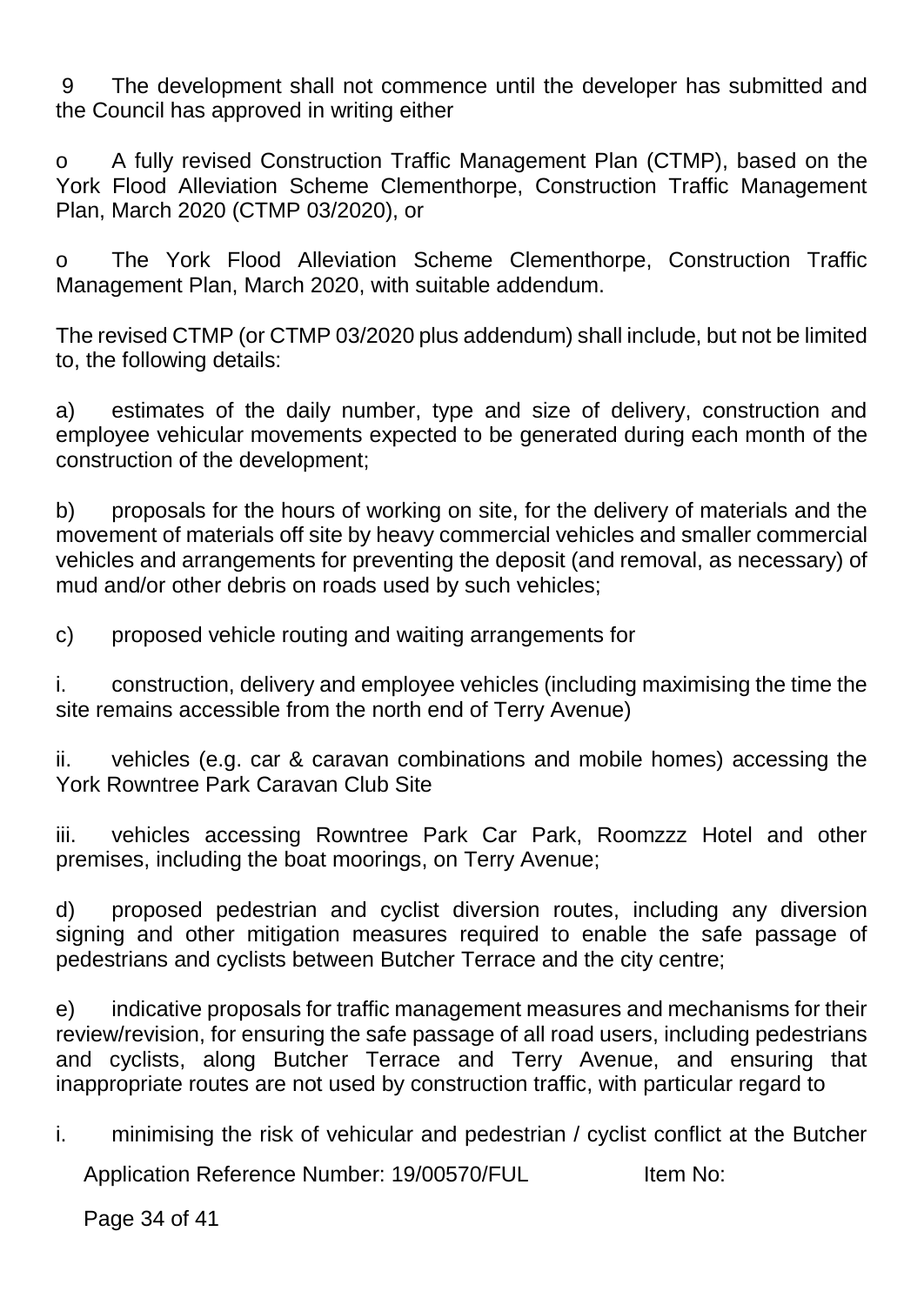Terrace / Bishopthorpe Road junction and preventing damage to vehicles parked on Butcher Terrace,

ii. minimising the risk of vehicular and pedestrian / cyclist conflict at Butcher Terrace / site compound entrance, and

iii. minimising the risk of vehicles having to reverse on Terry Avenue

iv. setting traffic speeds appropriate to the type and number of vehicles,

f) the initial and subsequent regular clearance of debris from the existing footway on the west side of Terry Avenue to ensure pedestrians are not discouraged from using it in preference to the existing Terry Avenue carriageway.

g) Arrangements whereby departures from the CTMP as approved by the Council may be permitted in emergencies

h) Proposals for providing advance notice to residents of

i. traffic movements anticipated under the CTMP as approved,

ii. any changes to the approved CTMP which may be agreed by the Council, and

iii. any changes to the anticipated traffic movements that may be necessary in emergencies.

Reason: In the interests of the safe and free passage of highway users.

10 All demolition, excavation and construction works shall be confined to the following hours: 07:30 to 17:00 hours Mondays to Fridays and, in exceptional circumstances, 0900 to 1300 hours on Saturdays. There shall be no working on Sundays and Bank Holidays. Ancillary operations, including deliveries and dispatch from the site shall be confined to the following hours 09:00 to 17:00 Mondays to Fridays and, in exceptional circumstances, 0900 to 1300 hours on Saturdays, and none on Sundays and Bank Holidays.

Reason: To safeguard the amenities of adjoining occupants and other road users (all modes).

11 Prior to the site compound coming into use all areas used by vehicles shall be surfaced, sealed and positively drained within the site, in accordance with details which have been previously submitted to and approved in writing by the Local Planning Authority.

Application Reference Number: 19/00570/FUL Item No:

Page 35 of 41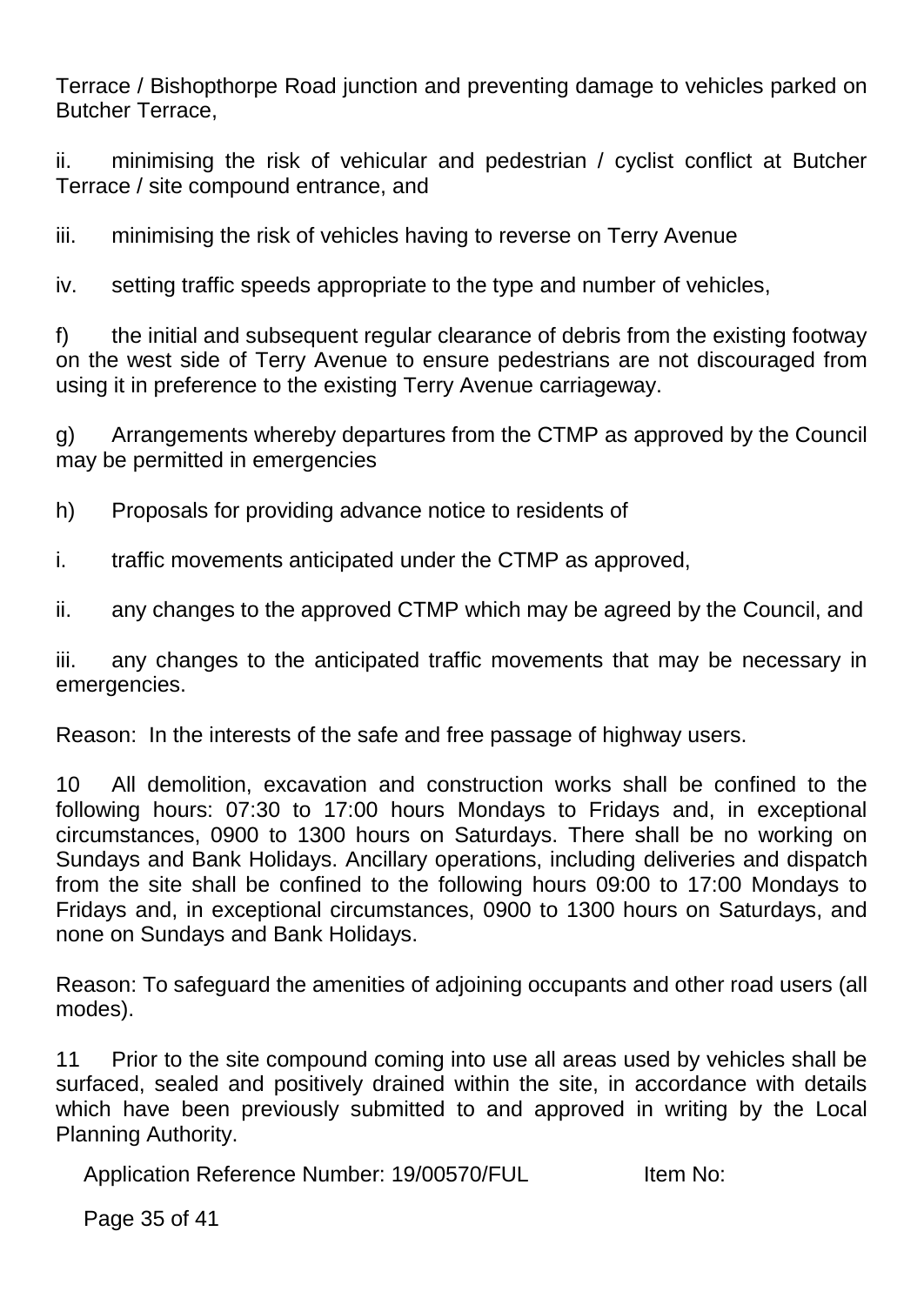Reason: To prevent the egress of water and loose material onto the public highway.

12 The development hereby permitted shall not come into use until the following highway works (Temporary Traffic Regulation Order required for the suspension of residents parking on the north side of Butcher Terrace and the replacement residents parking in front of the Site compound as a result of the development, and any agreed small scale infrastructure works required on the western cycle route diversion) have been carried out in accordance with details which shall have been previously submitted to and approved in writing by the Local Planning Authority, or arrangements entered into which ensure the same.

Reason: In the interests of the safe and free passage of highway users.

13 Prior to works starting on site a dilapidation survey of the highways adjoining the site shall be jointly undertaken with the Council the details of which must be recorded prior to the access to the site by any construction vehicle and the results of which shall be agreed in writing with the Local Planning Authority.

Reason: In the interests of the safety and good management of the public highway

14 A two stage road safety audit carried out in line with advice set out in GG119 Road safety audit (formerly HD 19/15), and guidance issued by the council, will be required for Terry Avenue and Butcher Terrace and the two proposed pedestrian / cycle diversion routes. Reports for Stages 1 and 2 must be submitted to and agreed in writing by the LPA prior to works commencing on site. The subsequent traffic management required for the safe operation of the site and all highway users shall be submitted to and agreed in writing by the LPA prior to commencement and subject to regular review (nominally every 3 months, or whenever particular issues of concern arise). These reviews and, and any amendment to the traffic management arising therefrom shall be submitted to and agreed in writing by the LPA.

Reason: To minimise the road safety risks associated with the changes imposed by the development.

15 Prior to Terry Avenue being closed the existing footway on the west side of Terry Avenue shall be cleared of vegetation and debris from to ensure pedestrians are not discouraged from using it in preference to the existing Terry Avenue carriageway,

Reason: In the interests of the safe and free passage of pedestrians on Terry avenue for the duration of the works

16 Before the first passage of construction vehicles between the site compound /

Application Reference Number: 19/00570/FUL Item No:

Page 36 of 41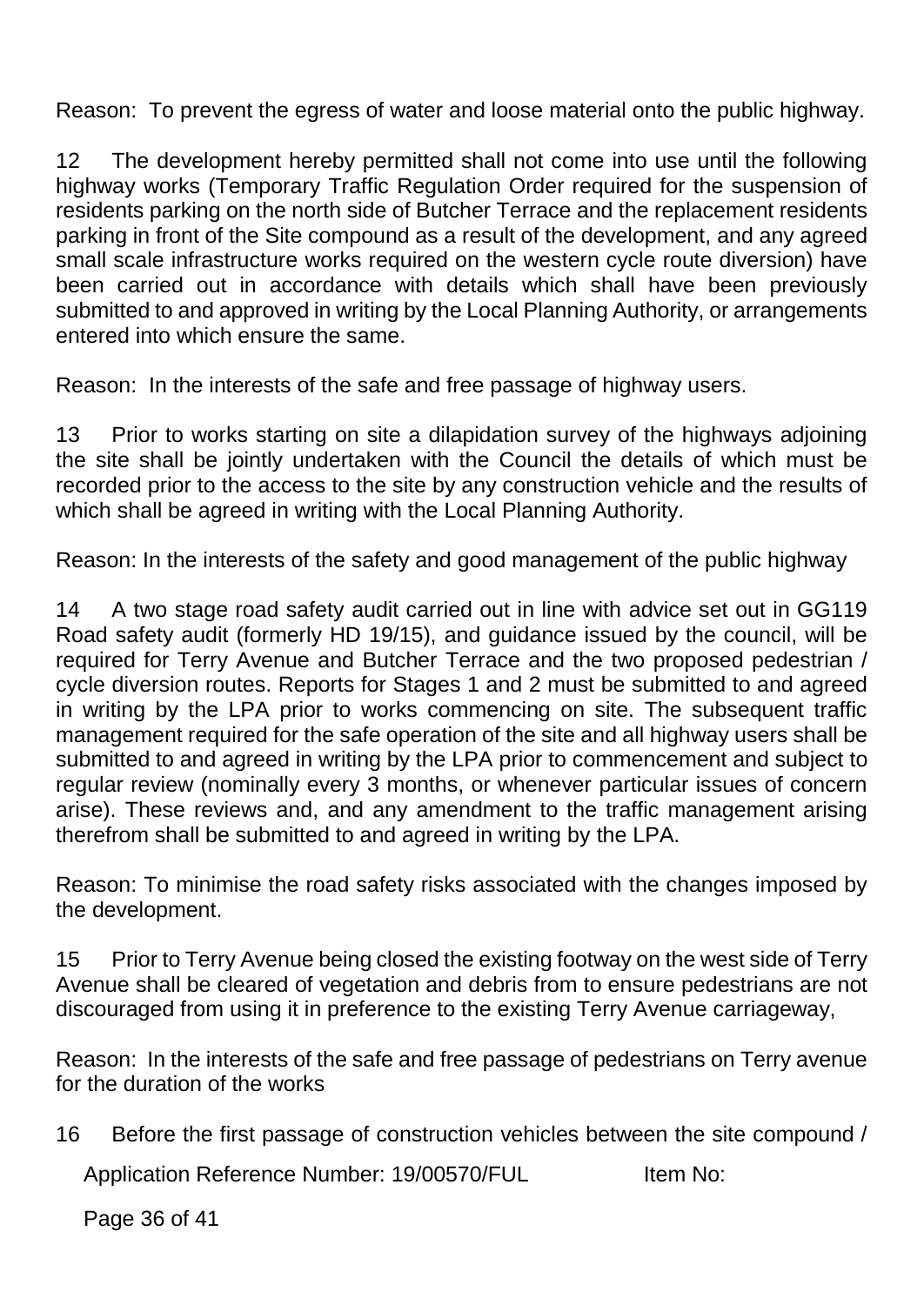Butcher Terrace and Terry avenue the locations of the passing places on Terry Avenue and details of ground protection shall be agreed in writing with the local planning authority (LPA) and shown on the Tree Protection Plans including additional protective fencing to avoid direct impact damage to neighbouring trees.

Reason: To protect the ground from compaction and protect existing trees that make a significant contribution to the amenity and character of the conservation area.

17 Tree protection shall be carried out in strict accordance with the content and recommendations within the Clementhorpe B8 Tree Survey & Arboricultural Impact Assessment February 2020 by jba consulting, with particular reference to Appendix D Tree Protection Advice and Appendix A Tree Protection Plans. The approved tree works shall be undertaken strictly in accordance with the approved details, unless otherwise approved in writing by the local planning authority.

Reason: To protect existing trees that make a significant contribution to the public amenity of the area and the character of the conservation area

18 Within three months of commencement of development a detailed landscape scheme shall be submitted to and approved in writing by the Local Planning Authority. Any trees that are felled as part of the approved development shall be replaced on a ratio of five new trees for every one felled. The landscape scheme shall include the species, stock size, and position of trees. The scheme shall be implemented within a period of six months of the substantial completion of the development. Any trees which within a period of five years from the completion of the planting die, are removed or become seriously damaged or diseased, shall be replaced in the next planting season with others of a similar size and species, unless the Local Planning Authority agrees alternatives in writing.

Reason: So that the Local Planning Authority may be satisfied with the variety, suitability and disposition of species to mitigate the loss of trees resulting from the development.

19 All ecological avoidance and mitigation measures during construction shall be carried out in accordance with the details contained in Section 6 Mitigation of the York FAS Clementhorpe Ecological Impact Assessment and dated October 2019 as already submitted with the planning application and agreed in principle with the local planning authority prior to determination.

Reason: To avoid and mitigate negative impacts on ecological receptors during construction in line with NPPF Paragraph 175.

20 No development shall take place until there has been submitted to and approved

Application Reference Number: 19/00570/FUL Item No:

Page 37 of 41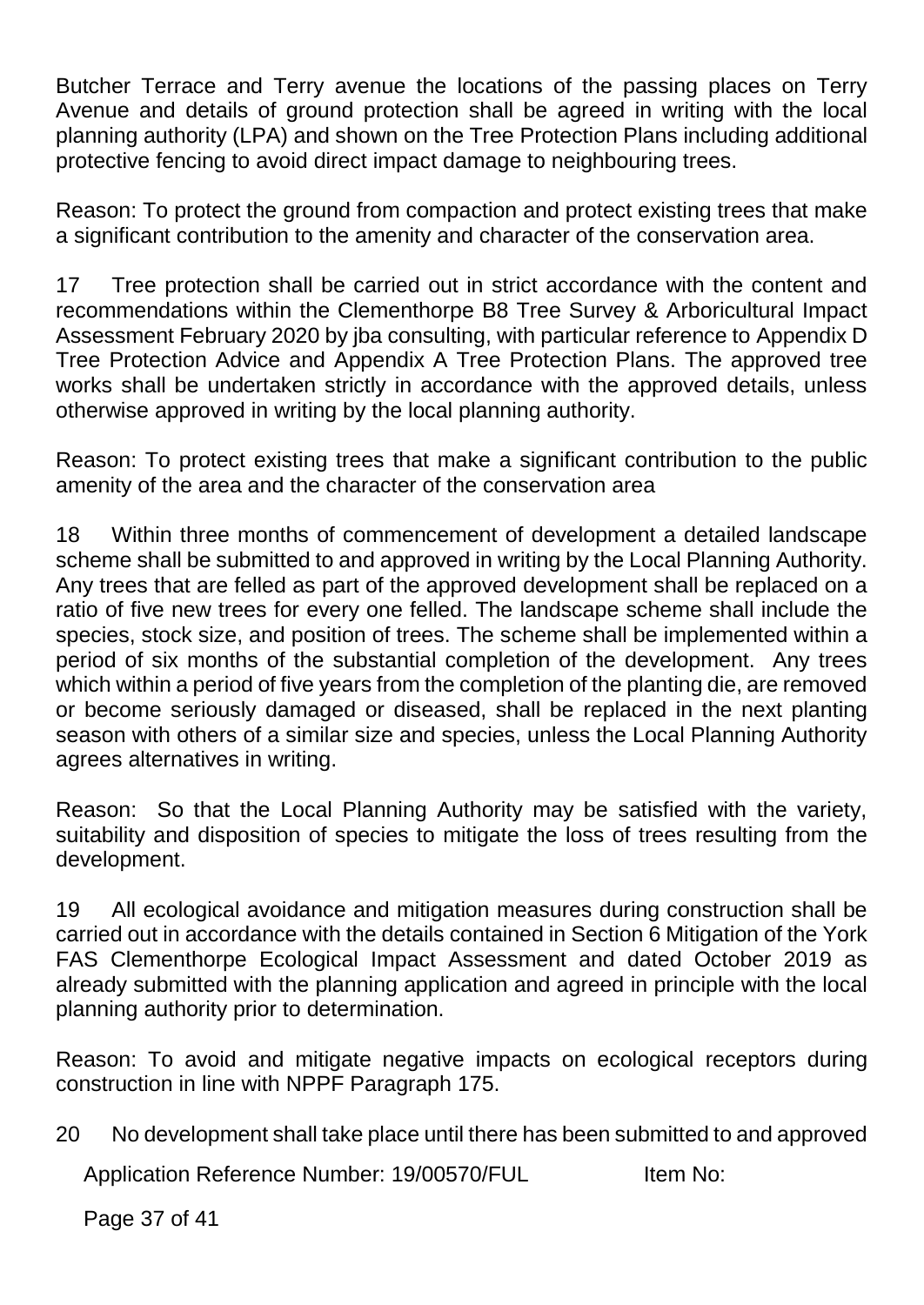in writing by the Local Planning Authority the construction details and methodology for the following:

- preparation and implementation of the site compound and its removal,

- the reinstatement of the grassland to an equal or better standard across the areas allocated for the site compound, temporary residents' parking off Butcher Terrace, and other temporary surfacing over existing grassed areas.

Amongst other details, the methodology shall include type of machinery to be used, permitting weather and ground conditions, depth to which soil will be stripped, height of top soil bund, method of de-compacting the ground, reinstatement of soil and grass sward of a quality at least equivalent to the quality of the playing field (including any necessary improvements to the goalposts and areas of grass around the goalposts) immediately before the construction compound was erected, and maintenance until the end of the first successful growing season (October). Following the removal of the construction compound and the area for temporary residents' parking off Butcher Terrace as detailed in the Construction Compound Information document, dated November 2019, in the first full planting season following removal, the football pitch and goalposts shall be reinstated.

Reason: To ensure the site is restored to a condition fit for purpose and to accord with Development Plan Policy GI5 of the 2018 Publication Draft Plan and Paragraph 97b) of the National Planning Policy Framework.

21 No works shall take place for the construction compound, as detailed in the Construction Compound

Information document, dated November 2019, until full details of site and location of the temporarily relocated football pitch have been submitted to and approved in writing after consultation with Sport England. The approved details shall be complied with in full before the construction compound is commenced. The temporary relocated football pitch shall be available for use until the existing pitch at the site of the construction compound is reinstated.

Reason: To ensure that the football pitch is not lost as a result of the construction compound and to comply with policy GI5 of the 2018 Publication Draft Plan and paragraph 97b) of the National Planning Policy Framework.

22 There shall be no windows or openings at first floor level of the site compound offices to the north, south and west facing elevation(s) of the structures.

Reason: To protect the privacy of the occupiers of neighbouring properties.

Application Reference Number: 19/00570/FUL Item No:

Page 38 of 41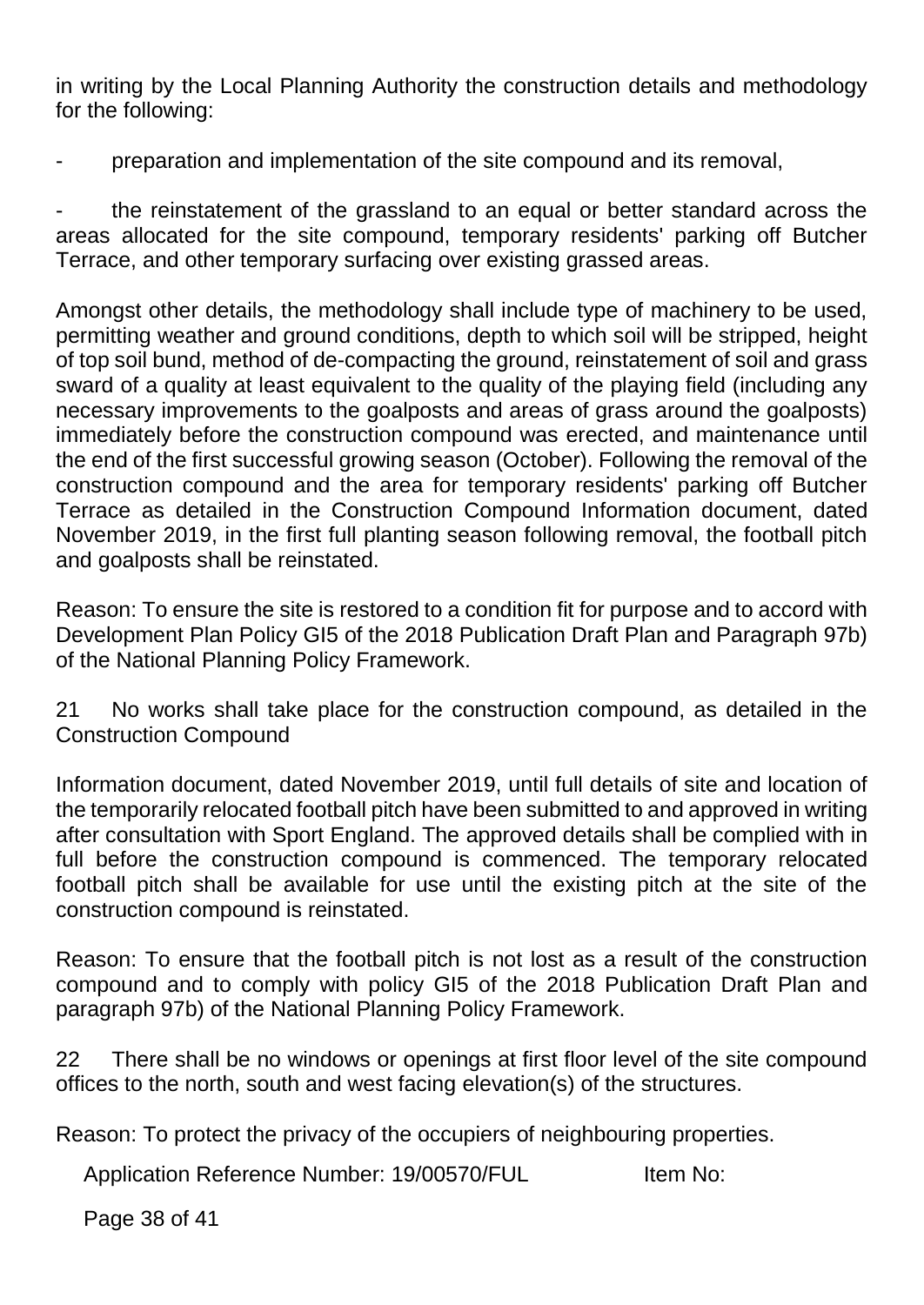#### **8.0 INFORMATIVES: Notes to Applicant**

1. STATEMENT OF THE COUNCIL`S POSITIVE AND PROACTIVE APPROACH

In considering the application, the Local Planning Authority has implemented the requirements set out within the National Planning Policy Framework (paragraph 38) in seeking solutions to problems identified during the processing of the application. The Local Planning Authority took the following steps in order to achieve a positive outcome:

Revised plans for storage cabinet

Further information regarding highway closures and changes

Re-siting of compound

#### 2. INFORMATIVE

It is recommended that a restoration scheme for playing field land is undertaken by a specialist turf consultant. The applicant should be aiming to ensure that any new or replacement playing field is fit for its intended purpose and should have regard to Sport England's technical Design Guidance Note entitled "Natural Turf for Sport" (2011) and relevant design guidance of the National Governing Bodies for Sport e.g. performance quality standards produced by the relevant pitch team sports, for example the Football Association.

#### 3. INFORMATIVE

The Environmental Permitting (England and Wales) Regulations 2016 require a permit to be obtained for any activities which will take place:

- on or within 8 metres of a main river (16 metres if tidal)

- on or within 8 metres of a flood defence structure or culverted main river (16 metres if tidal)

- on or within 16 metres of a sea defence

Application Reference Number: 19/00570/FUL Item No:

Page 39 of 41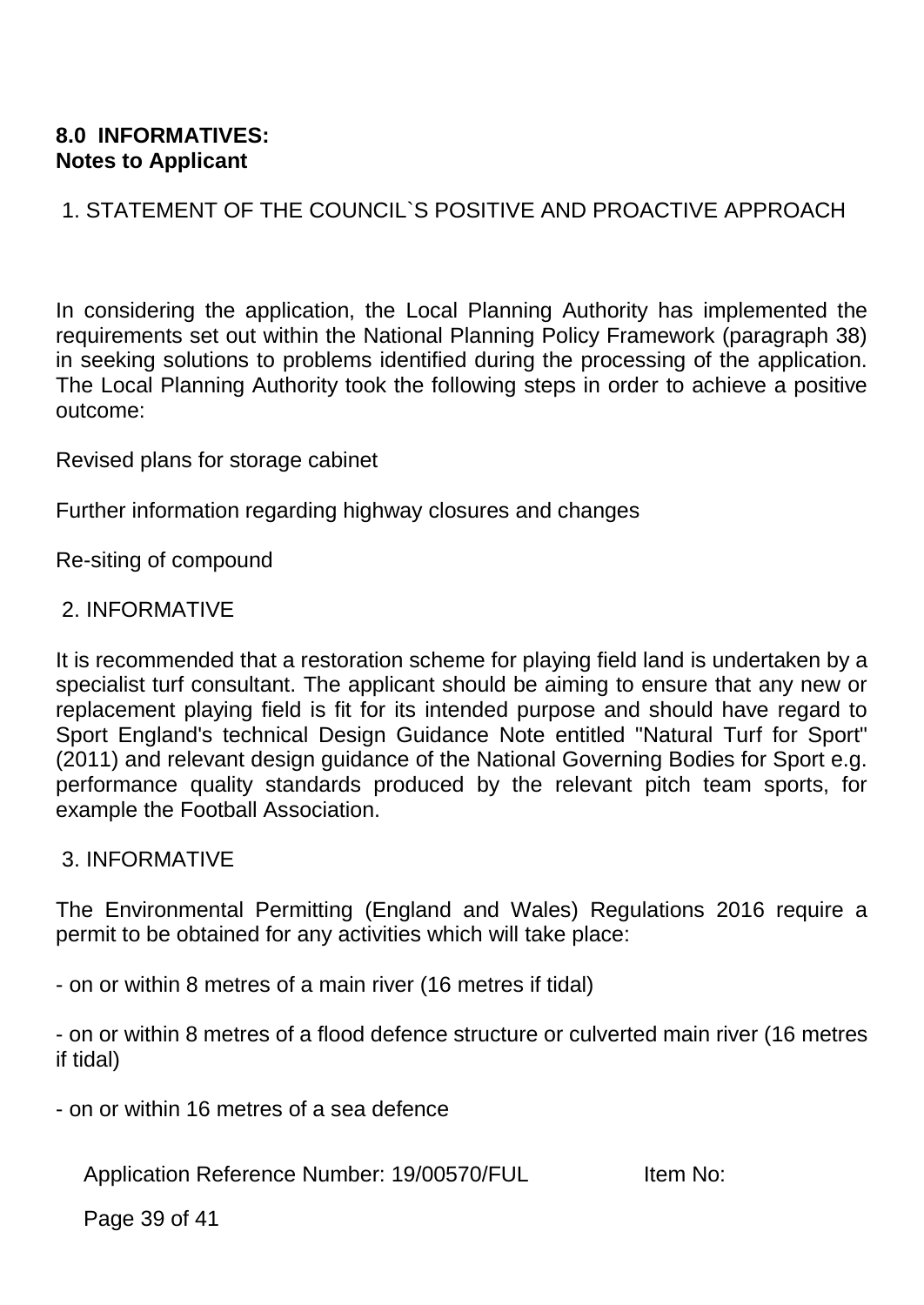- involving quarrying or excavation within 16 metres of any main river, flood defence (including a remote defence) or culvert

- in a floodplain more than 8 metres from the river bank, culvert or flood defence structure (16 metres if it's a tidal main river) and you don't already have planning permission

For further guidance please visit https://www.gov.uk/guidance/flood-riskactivitiesenvironmental-permits or contact our National Customer Contact Centre on 03708 506 506.

The applicant should not assume that a permit will automatically be forthcoming once planning permission has been granted, and we advise them to consult with us at the earliest opportunity.

#### 4. NOTE:

For noise details on hours of construction, deliveries, types of machinery to be used, use of quieter/silenced machinery, use of acoustic barriers, prefabrication off site etc, should be detailed within the CEMP. Where particularly noisy activities are expected to take place then details should be provided on how they intend to lessen the impact i.e. by limiting especially noisy events to no more than 2 hours in duration. Details of any monitoring may also be required, in certain situation, including the location of positions, recording of results and identification of mitigation measures required.

For vibration details should be provided on any activities which may results in excessive vibration, e.g. piling, and details of monitoring to be carried out. Locations of monitoring positions should also be provided along with details of standards used for determining the acceptability of any vibration undertaken. In the event that excess vibration occurs then details should be provided on how the developer will deal with this, i.e. substitution of driven pile foundations with auger pile foundations. Ideally all monitoring results should be recorded and include what was found and mitigation measures employed (if any).

With respect to dust mitigation, measures may include, but would not be restricted to, on site wheel washing, restrictions on use of unmade roads, agreement on the routes to be used by construction traffic, restriction of stockpile size (also covering or spraying them to reduce possible dust), targeting sweeping of roads, minimisation of evaporative emissions and prompt clean up of liquid spills, prohibition of intentional on-site fires and avoidance of accidental ones, control of construction equipment emissions and proactive monitoring of dust. Further information on suitable measures

Application Reference Number: 19/00570/FUL Item No:

Page 40 of 41